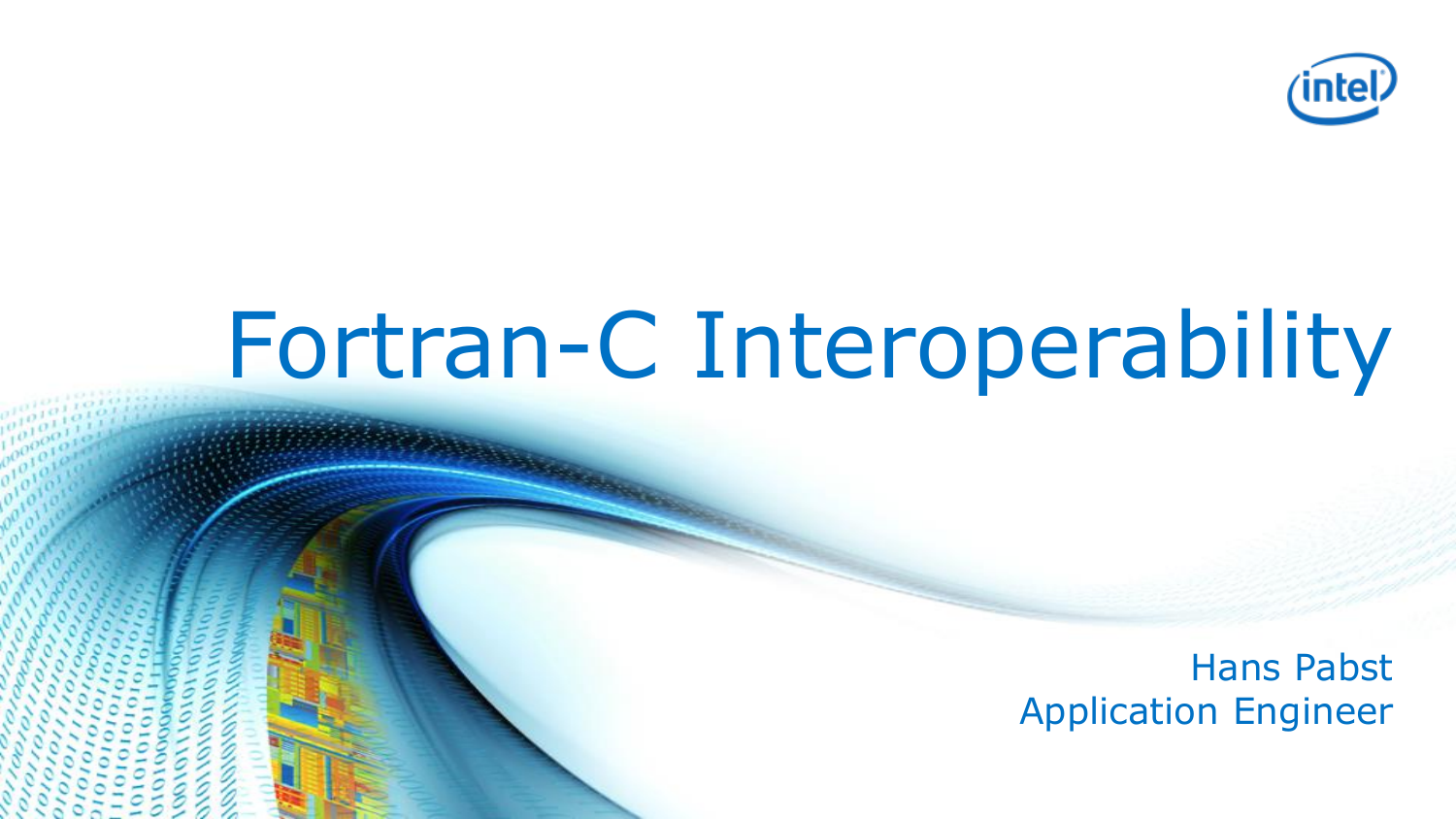#### Notices and Disclaimers

Intel technologies' features and benefits depend on system configuration and may require enabled hardware, software or service activation. Learn more at intel.com, or from the OEM or retailer.

All products, computer systems, dates, and figures specified are preliminary based on current expectations, and are subject to change without notice.

Intel processors of the same SKU may vary in frequency or power as a result of natural variability in the production process.

Intel does not control or audit third-party benchmark data or the web sites referenced in this document. You should visit the referenced web site and confirm whether referenced data are accurate.

The benchmark results reported above may need to be revised as additional testing is conducted. The results depend on the specific platform configurations and workloads utilized in the testing, and may not be applicable to any particular user's components, computer system or workloads. The results are not necessarily representative of other benchmarks and other benchmark results may show greater or lesser impact from mitigations.

Software and workloads used in performance tests may have been optimized for performance only on Intel microprocessors. Performance tests, such as SYSmark and MobileMark, are measured using specific computer systems, components, software, operations and functions. Any change to any of those factors may cause the results to vary. You should consult other information and performance tests to assist you in fully evaluating your contemplated purchases, including the performance of that product when combined with other products. For more complete information visit www.intel.com/benchmarks.

Optimization Notice: Intel's compilers may or may not optimize to the same degree for non-Intel microprocessors for optimizations that are not unique to Intel microprocessors. These optimizations include SSE2, SSE3, and SSSE3 instruction sets and other optimizations. Intel does not guarantee the availability, functionality, or effectiveness of any optimization on microprocessors not manufactured by Intel. Microprocessor-dependent optimizations in this product are intended for use with Intel microprocessors. Certain optimizations not specific to Intel microarchitecture are reserved for Intel microprocessors. Please refer to the applicable product User and Reference Guides for more information regarding the specific instruction sets covered by this notice. Notice Revision #20110804.

No computer system can be absolutely secure.

Intel® Advanced Vector Extensions (Intel® AVX)\* provides higher throughput to certain processor operations. Due to varying processor power characteristics, utilizing AVX instructions may cause a) some parts to operate at less than the rated frequency and b) some parts with Intel® Turbo Boost Technology 2.0 to not achieve any or maximum turbo frequencies. Performance varies depending on hardware, software, and system configuration and you can learn more at http://www.intel.com/go/turbo.

Intel® Hyper-Threading Technology available on select Intel® processors. Requires an Intel® HT Technology-enabled system. Your performance varies depending on the specific hardware and software you use. Learn more by visiting http://www.intel.com/info/hyperthreading.

© 2018 Intel Corporation. Intel, the Intel logo, Xeon and Xeon logos are trademarks of Intel Corporation in the U.S. and/or other countries.

\*Other names and brands may be claimed as the property of others.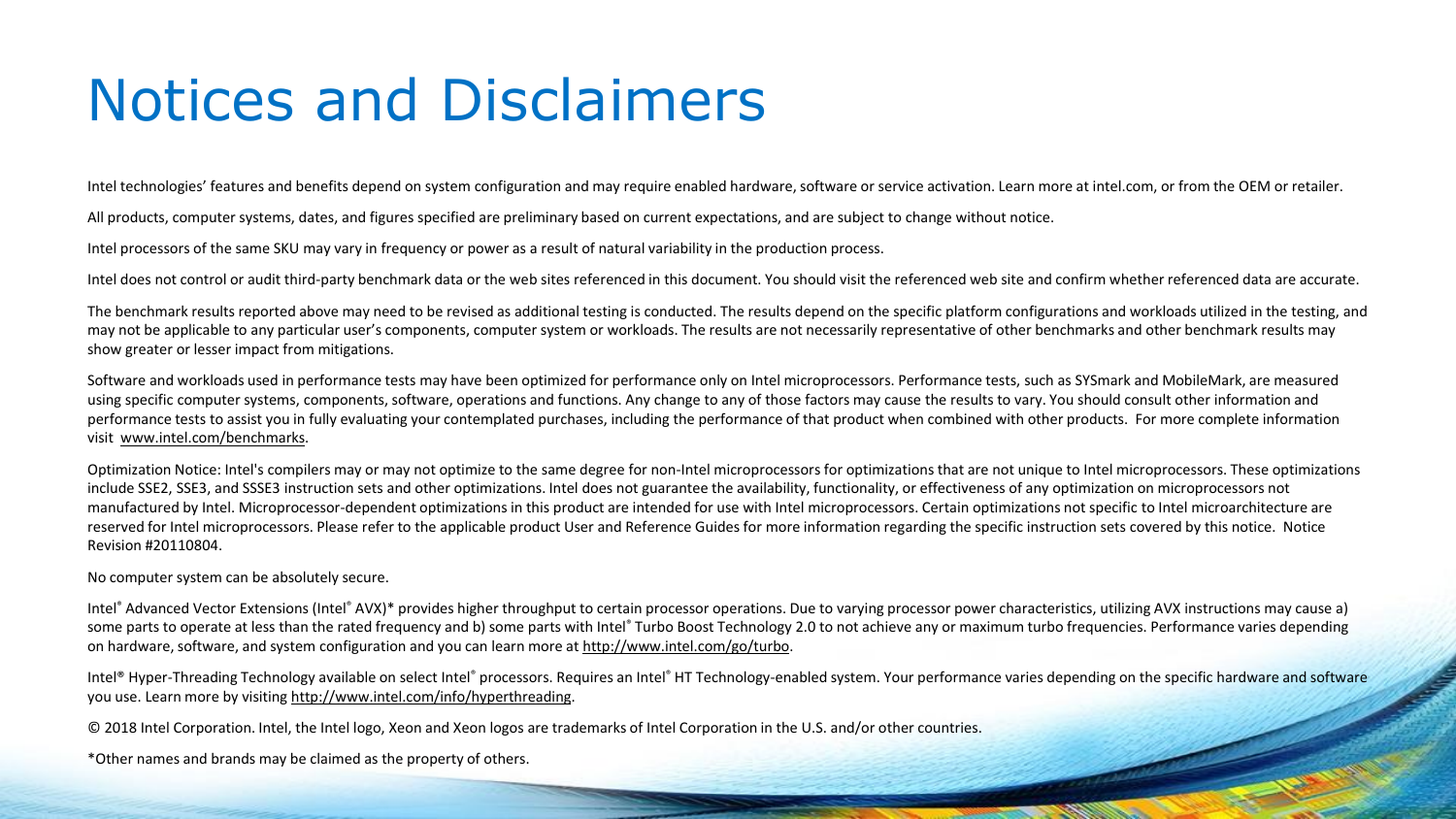#### **Outline**

- Subject and Problem Statement
- Traditional Techniques
- ISO\_C\_BINDING

• References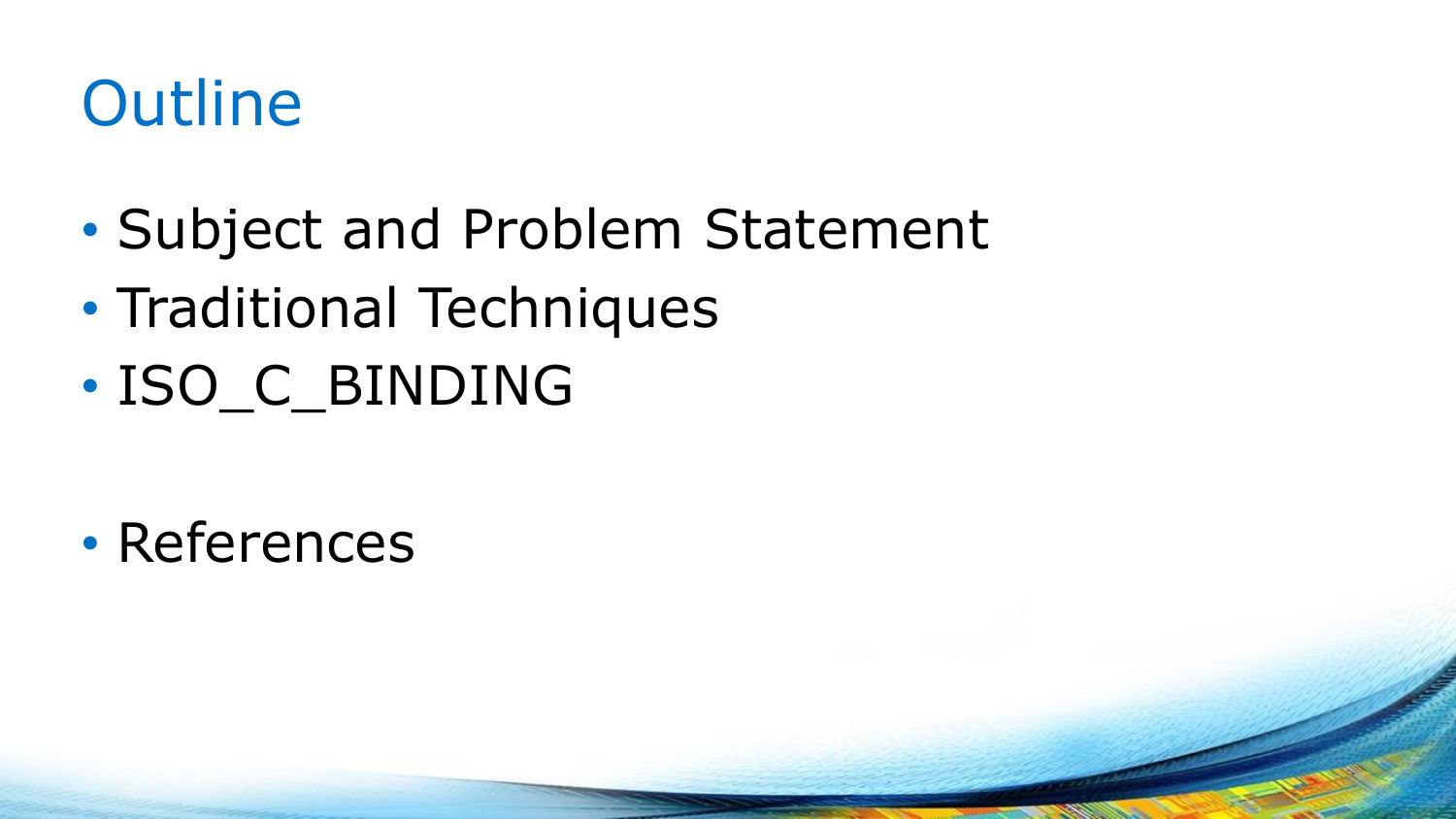#### Subject and Problem Statement

Fortran-C\* language interoperability enables reusing code in both directions.

#### How to make code interoperable?

- Some limitation to common constructs (true for ISO\_C\_BINDING and even more so for traditional techniques).
- Some familiarity required with both C and Fortran code.
- Use of tools to generate interfaces (out-of-scope here)

Effectively any programming language which is C-interoperable.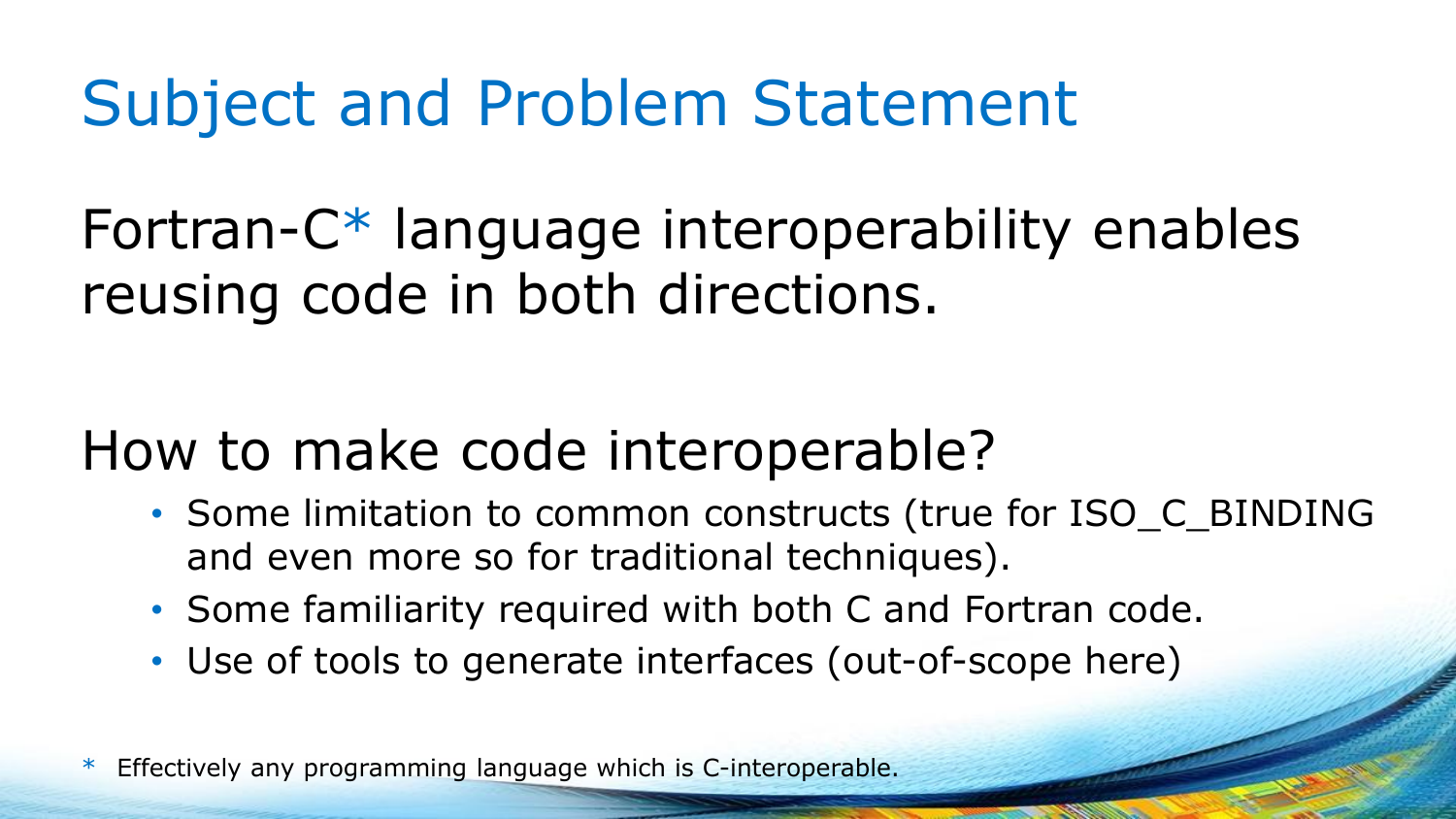## Traditional Techniques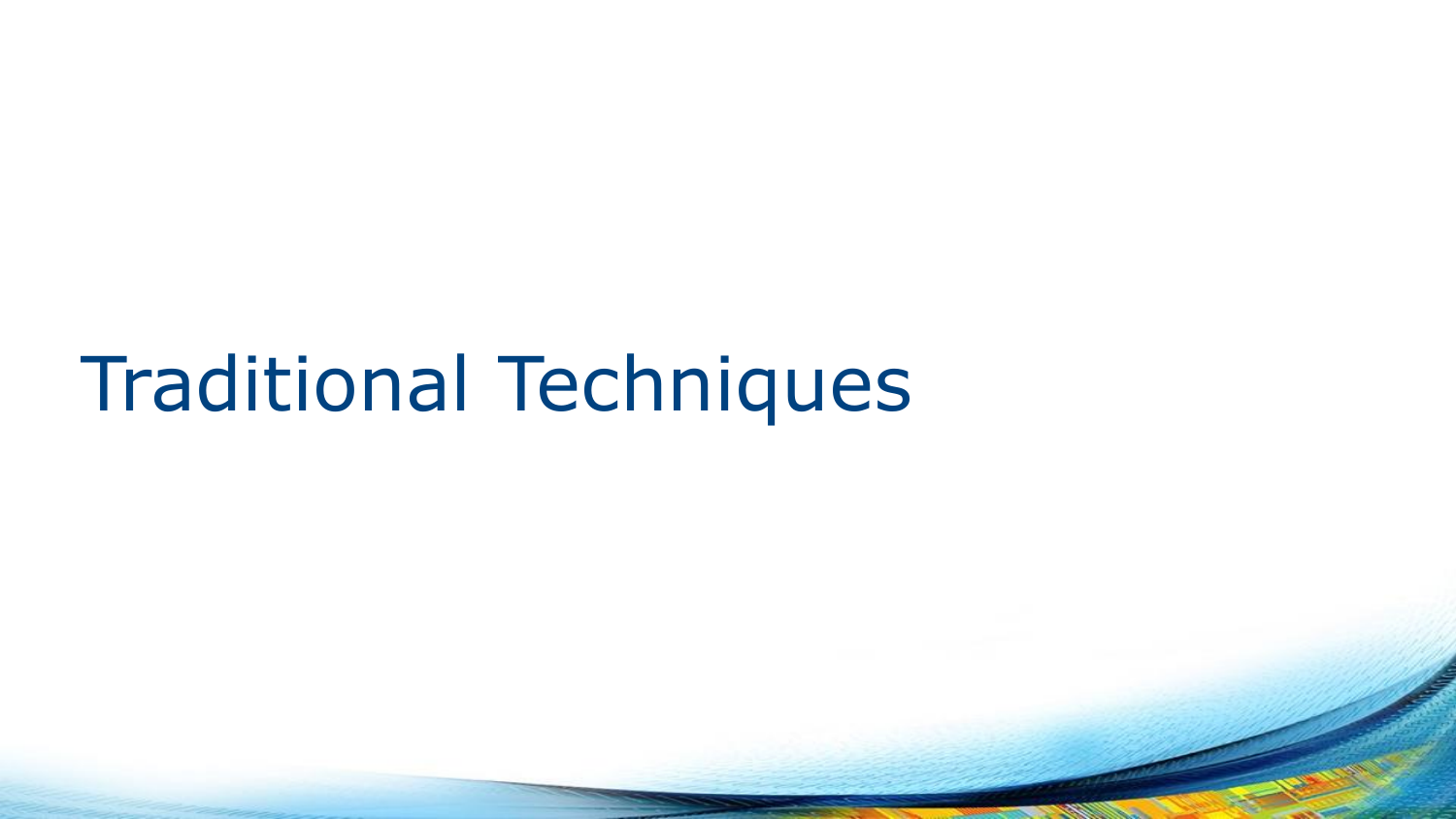#### Traditional Techniques

#### … exploit that Fortran compilers

… pass all procedure arguments by-reference (i.e. by-address).

… usually represent optional arguments as NULL-pointers.

- … usually refer to functions and subroutines using lowercase unmangled (C++: extern "C") names with trailing underscore  $(x \rightarrow x_{\_})$ .
- … usually pass strings\* with additional hidden arg. (by-value, at end of signature, determines length of string).

… usually pass function return values via stack.

#### … work in both directions.

\* Fortran **CHARACTER**-strings are not null-character terminated.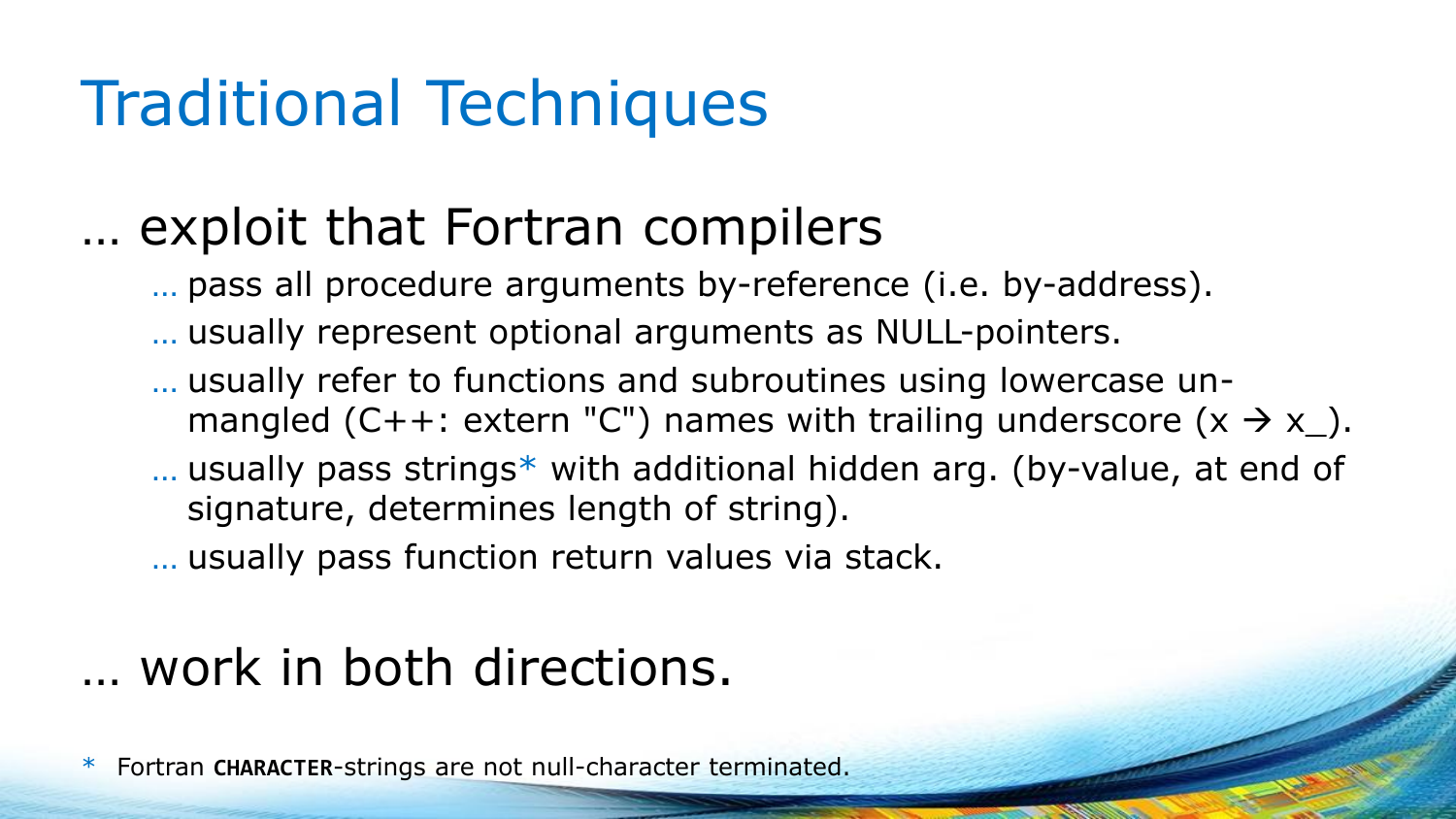## Traditional Techniques (cont.)



#### PROS\*

- Can complement ISO\_C\_BINDING (additional compat. w/ F77)
- Shared impl. for trad. tech. and ISO C binding possible
- Fosters robust API (due to limitations)

#### **CONS**

- Conditional compilation and dependency on compiler flags
- A-priori (implicit) knowledge e.g., of private data structures
- More limited compared to ISO\_C\_BINDING (lang. constructs)

\* The reason "no other choice" is not an issue for the "PRO" category.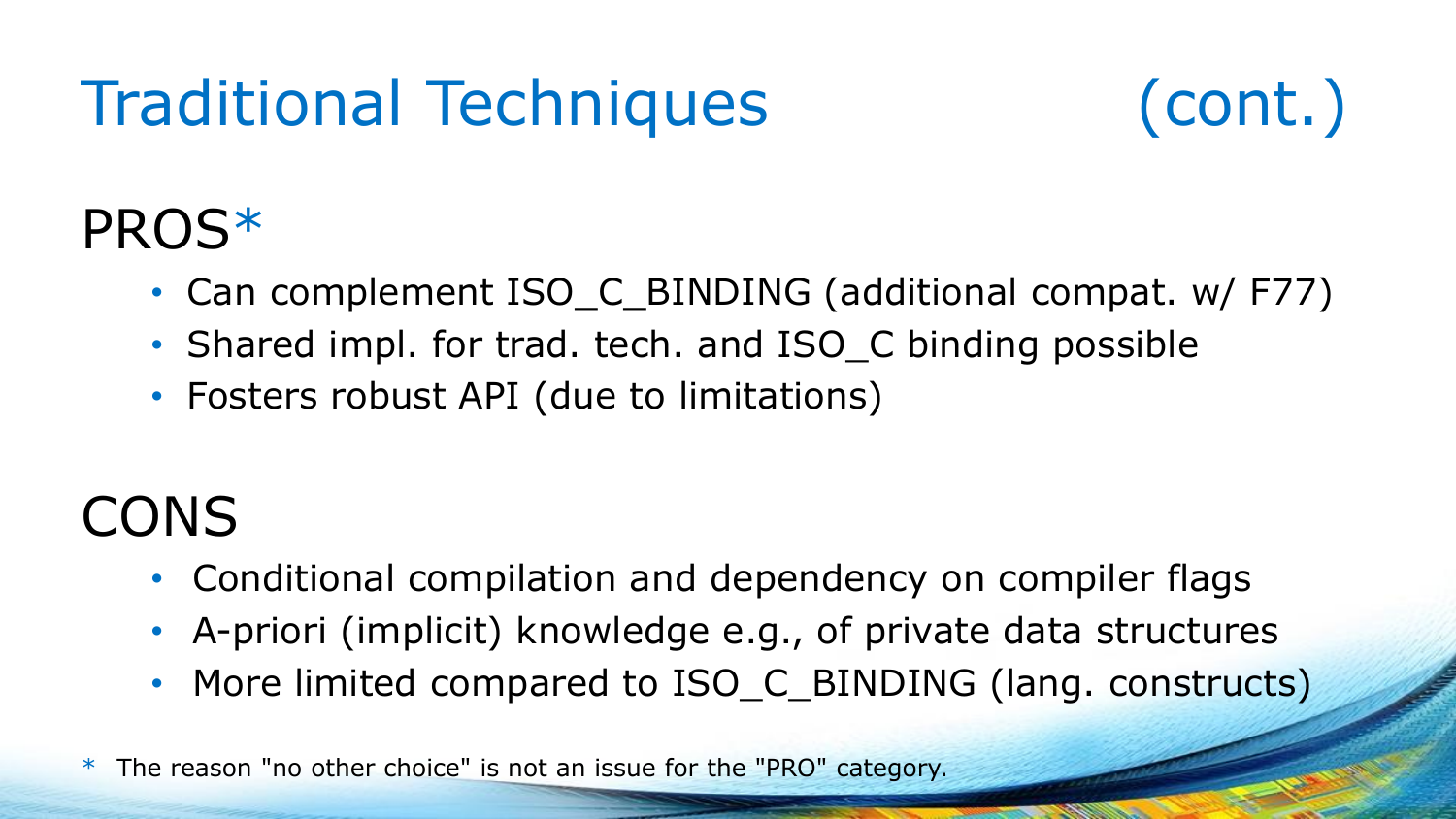

The "greeting" subroutine (symbol name: greeting\_) passes a character string and an integer number. A hidden argument (accumulated at the end of the function signature) denotes the length of the string (by-value). All non-hidden arguments are passed by-reference:

CALL greeting ("Hello World!", 3)! implicit/explicit interface is unrelated to interop.

```
#include <stdio.h>
void greeting_(const char* msg, const int* n, int len) {
     int i;
     for (i = 0; i < *n; ++i) { * /* repeated greetings */
         printf("%.*s\n", len, msg); \frac{1}{2} /* string is not 0-terminated */
     }
}
```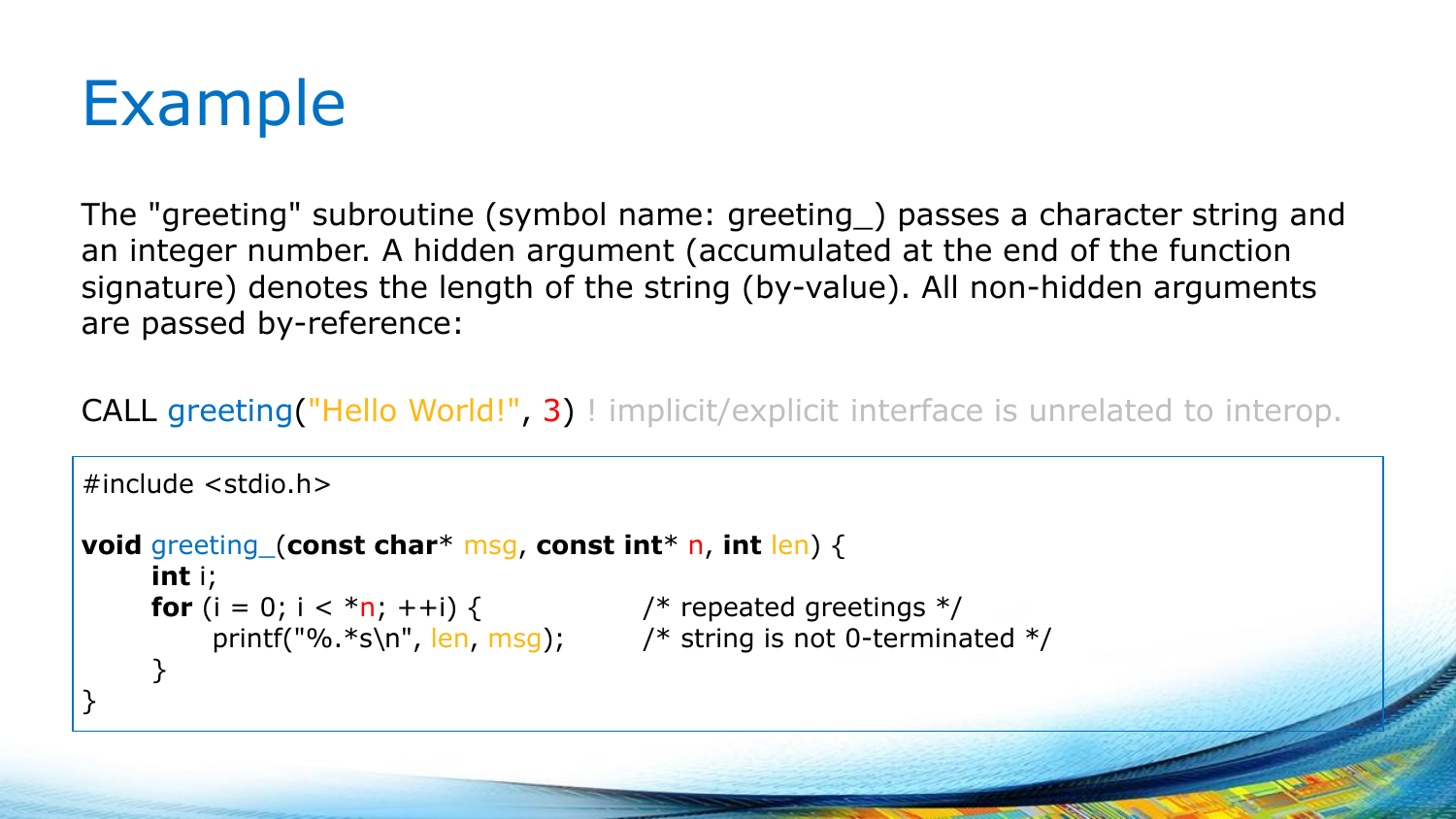#### Recommendations

- 1. Prefer opaque handles with manipulation routines rather than exposing structured types, use create/destroy semantic if handle refers to dynamic resources (e.g., memory buffer).
- 2. Avoid to pass strings; if necessary use signature that writes into pre-allocated variable on the C or Fortran side (CHARACTER array of an "up-to" size) or yields C string literal (not dynamically allocated).
- 3. No "interoperable" functions i.e., do not exploit that return values are passed via stack; use subroutines w/ INTENT(OUT).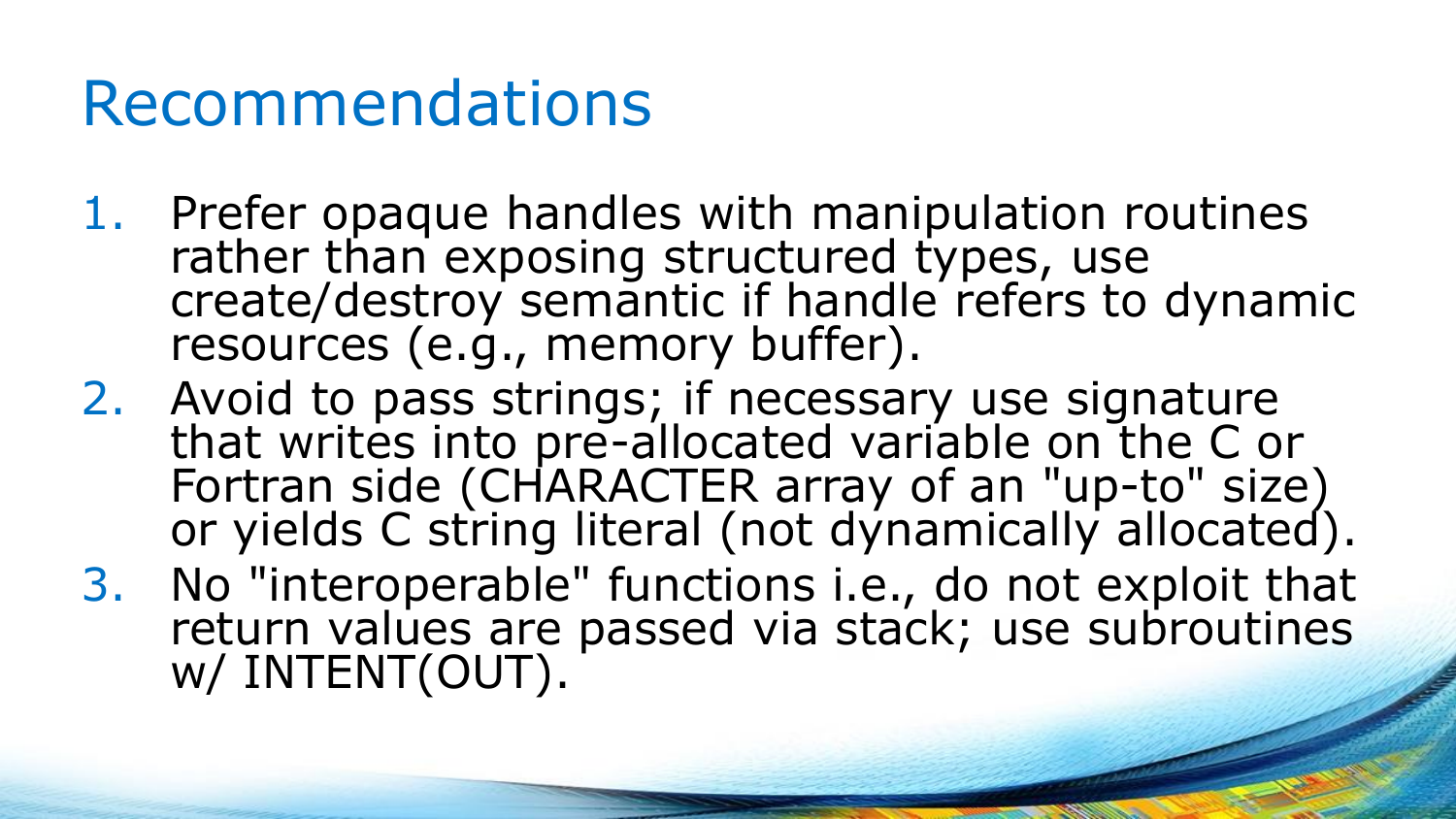# ISO\_C\_BINDING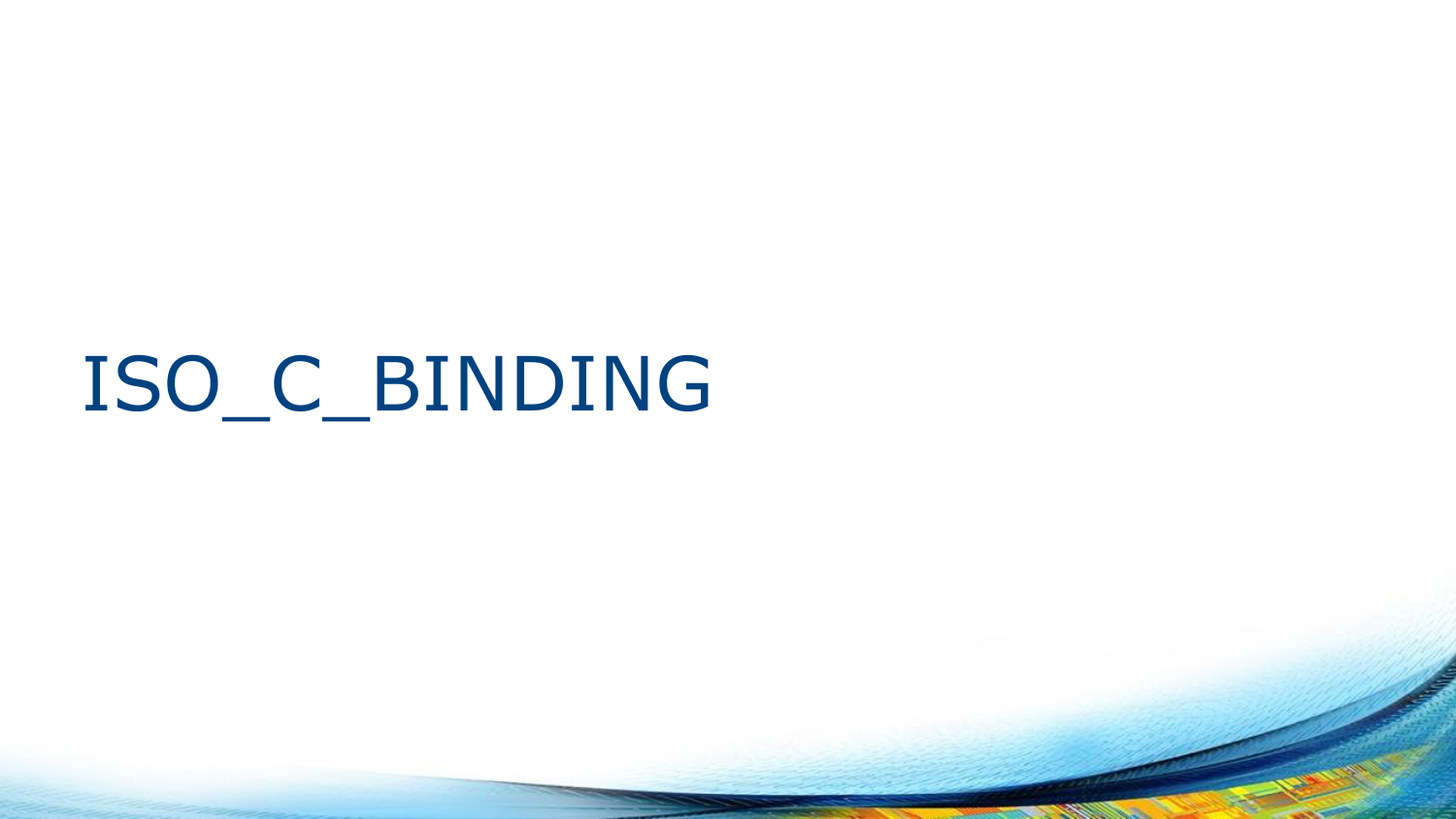#### Introduction and History

#### F2003: C interop. became an ISO standard

- Interop. is **explicit** using INTERFACE blocks with the BIND(C)
- ISO C BINDING is the name of a **module** related to standard; provided by compiler vendor (intrinsic)
- Theory: different modules per different/supported C compiler
- Notion of a "companion C compiler" often introduced earlier

#### ISO\_C\_BINDING module (content)

• Named constants (type-KINDs), derived types, helper routines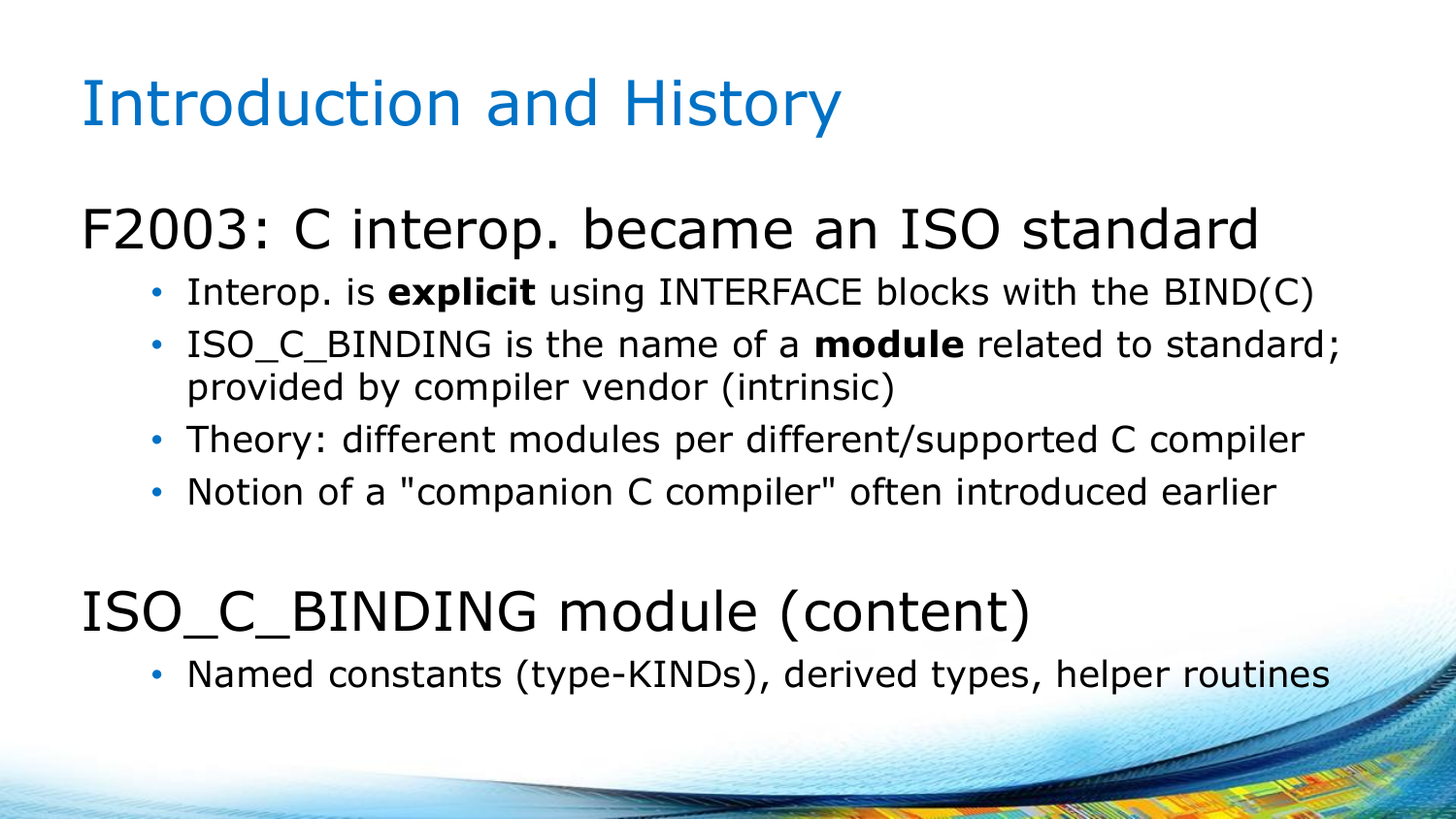## Built-in Types

#### Interoperable by using KIND (named constant)

INTEGER, REAL, COMPLEX, LOGICAL, CHARACTER e.g.,

```
INTEGER(C_INT) :: i
REAL(C_DOUBLE) :: d
REAL(C_FLOAT) :: f
```
- Unsigned integers are not introduced\* to Fortran Special care must be taken if unsigned value-range is maximized out on the C-side.
- Unsupported mapping (value range or precision issue)
	- Value of KIND-constant is negative.
	- Decided by compiler vendor.
- Breaks typical assumptions/performance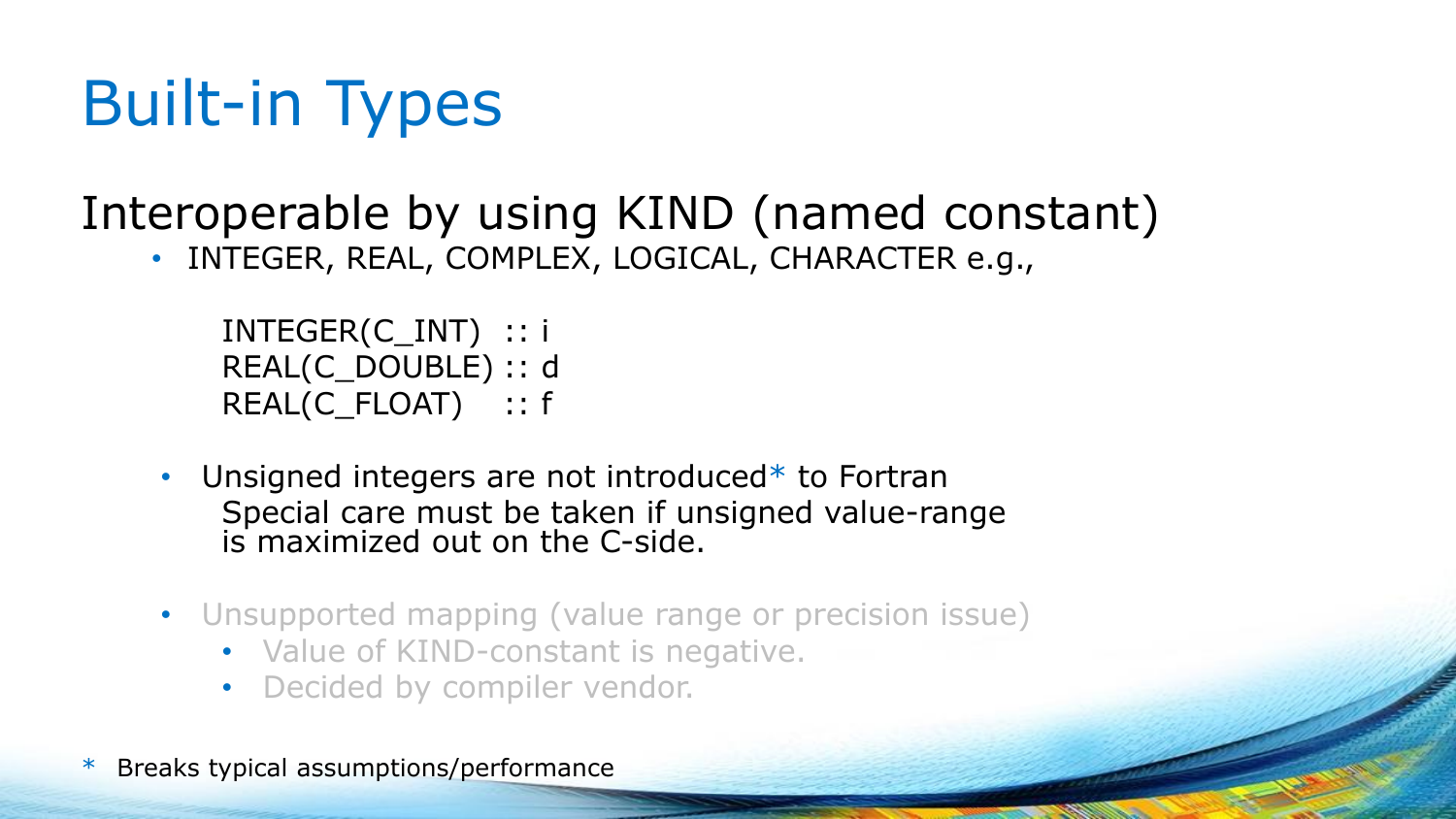#### FUNCTION or SUBROUTINE

#### Interoperable by using BIND(C)

- **Arguments** are passed by-reference (default), or by-value in case of VALUE attribute (without BIND(C), VALUE means something slightly different!)
	- POINTER or ALLOCATABLE attributes are not supported
	- Order in signature matches between C and Fortran
	- Variadic signature not supported
- **FUNCTION**: non-void function in C
	- Return value must be scalar
- **SUBROUTINE**: void function in C
	- No return value

#### $BIND(C \mid, NAME="label"]$

• Binding label determines the symbol name (linker)

\* Unsigned integers are not introduced (breaks typical assumptions/performance)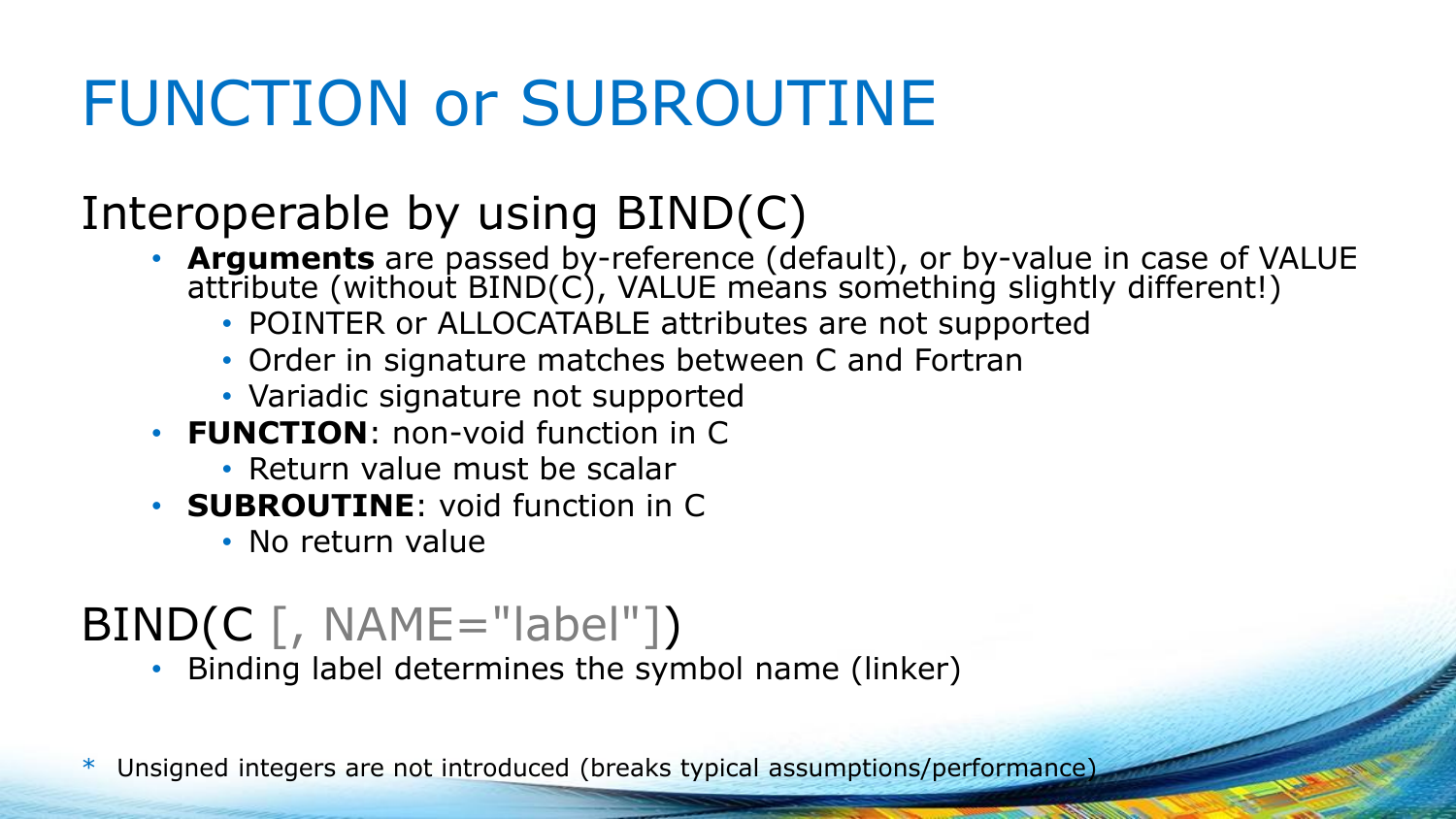#### SUBROUTINE\* (Example)



INTERFACE

SUBROUTINE greeting(msg, len) BIND(C, NAME="greeting") ! NAME is name of routine by default IMPORT C\_CHAR, C\_INT CHARACTER(C\_CHAR), INTENT(IN) :: msg(\*) INTEGER(C\_INT), INTENT(IN), VALUE :: len END SUBROUTINE END INTERFACE

CALL greeting("Hello World!"//C\_NULL\_CHAR, 3) ! string to be null-terminated or size needed on C-side

```
#include <stdio.h>
void greeting(const char* msg, int n) {
       int i;
       for (i = 0; i < n; ++i) { \prime * repeated greetings */
             printf("%s\n", msg); \frac{1}{2} /* string is 0-terminated \frac{1}{2}/
       }
}
```
\* The "greeting" subroutine passes a character string and an integer number.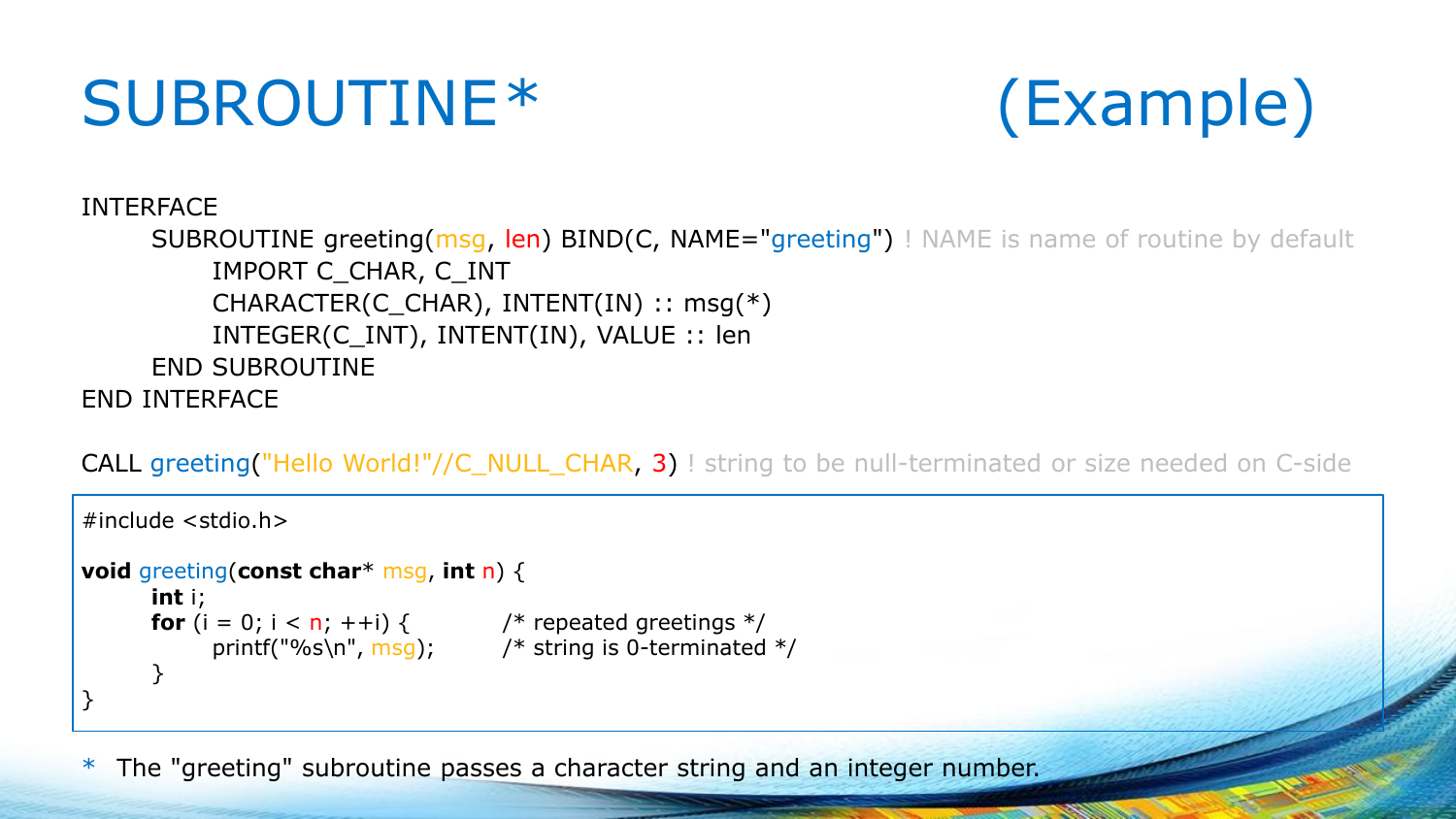## User-defined Types (UDTs)

- Derived data types in Fortran correspond to structured types in C ("struct")
	- Each element is an interoperable type (built-in or derived)
	- Element order and type-size (incl. arrays) must match
	- Element name not required to match between F and C
	- No ALLOCATABLE- or POINTER-components; code needs rework to rely on TYPE(C\_PTR)
	- No bit-fields (no counterpart in Fortran)
- Unsupported
	- SEQUENCE and EXTENTS keyword (no counterpart in C)
	- Unions (no counterpart in Fortran)
- BIND(C) attribute ensures that the data layout (padding) matches data layout generated by "companion compiler".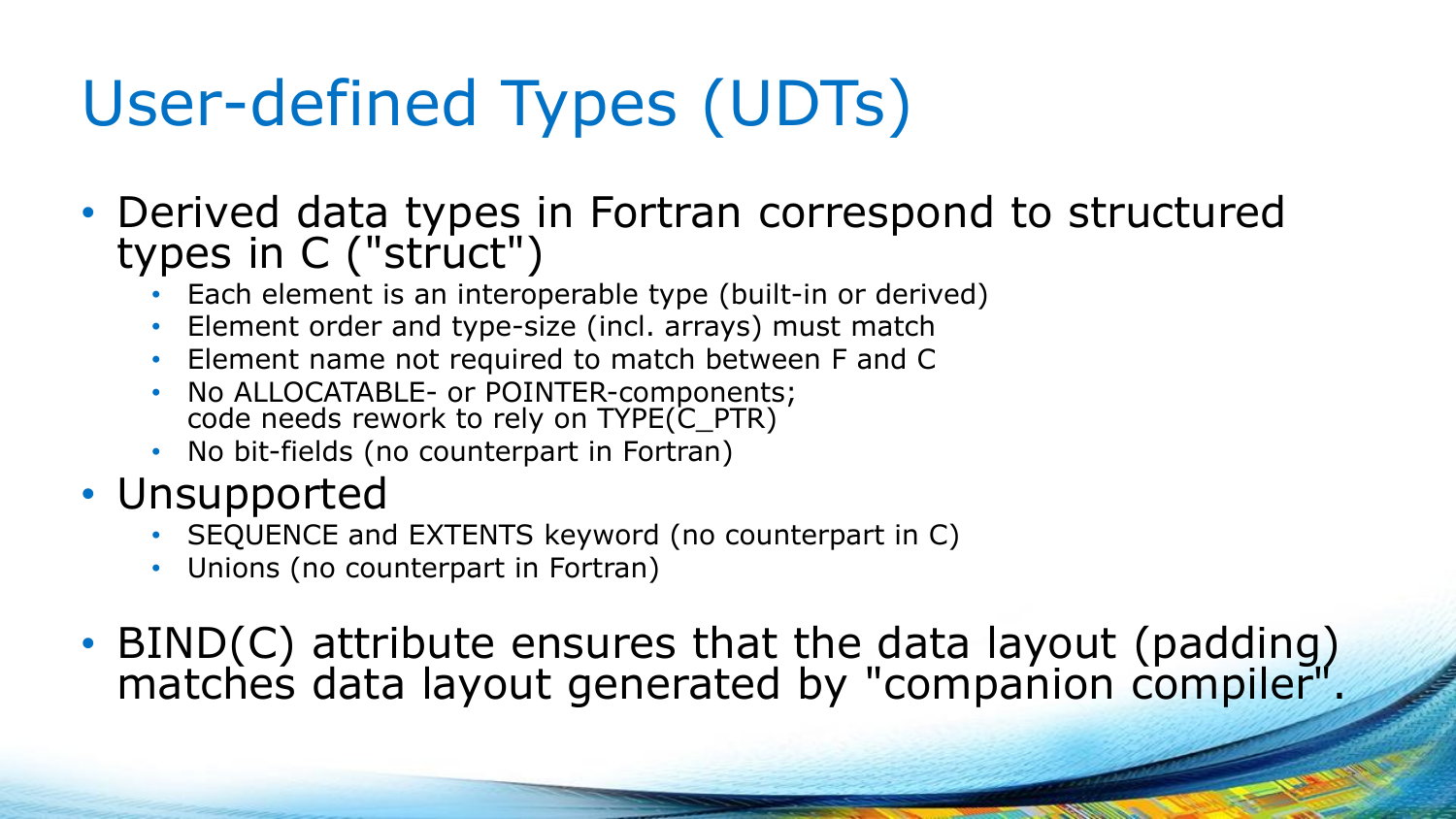## User-defined Type (Example)



TYPE, BIND(C) :: query INTEGER(C\_INT) :: values(100), cmp INTEGER(C\_INT) :: nvals END TYPE

PURE FUNCTION ask(q) BIND(C) TYPE(query), INTENT(IN) :: q INTEGER(C\_INT) :: ask ! count the number of matches ask =  $COUNT(q\%cmp == 8$ q%values(1:q%nvals))) END FUNCTION

```
typedef struct {
     int values[100], cmp;
     int nvals;
} query;
```
}

```
int ask(const query* q);
int main() {
     query q = \{{ 1, 2, 1, 4, 4, 3, 2, 3, 1 }, 1, 9
     };
     printf("\rightarrow %i\n", ask(&q));
     return 0;
```
\* This example also shows how C is calling Fortran code.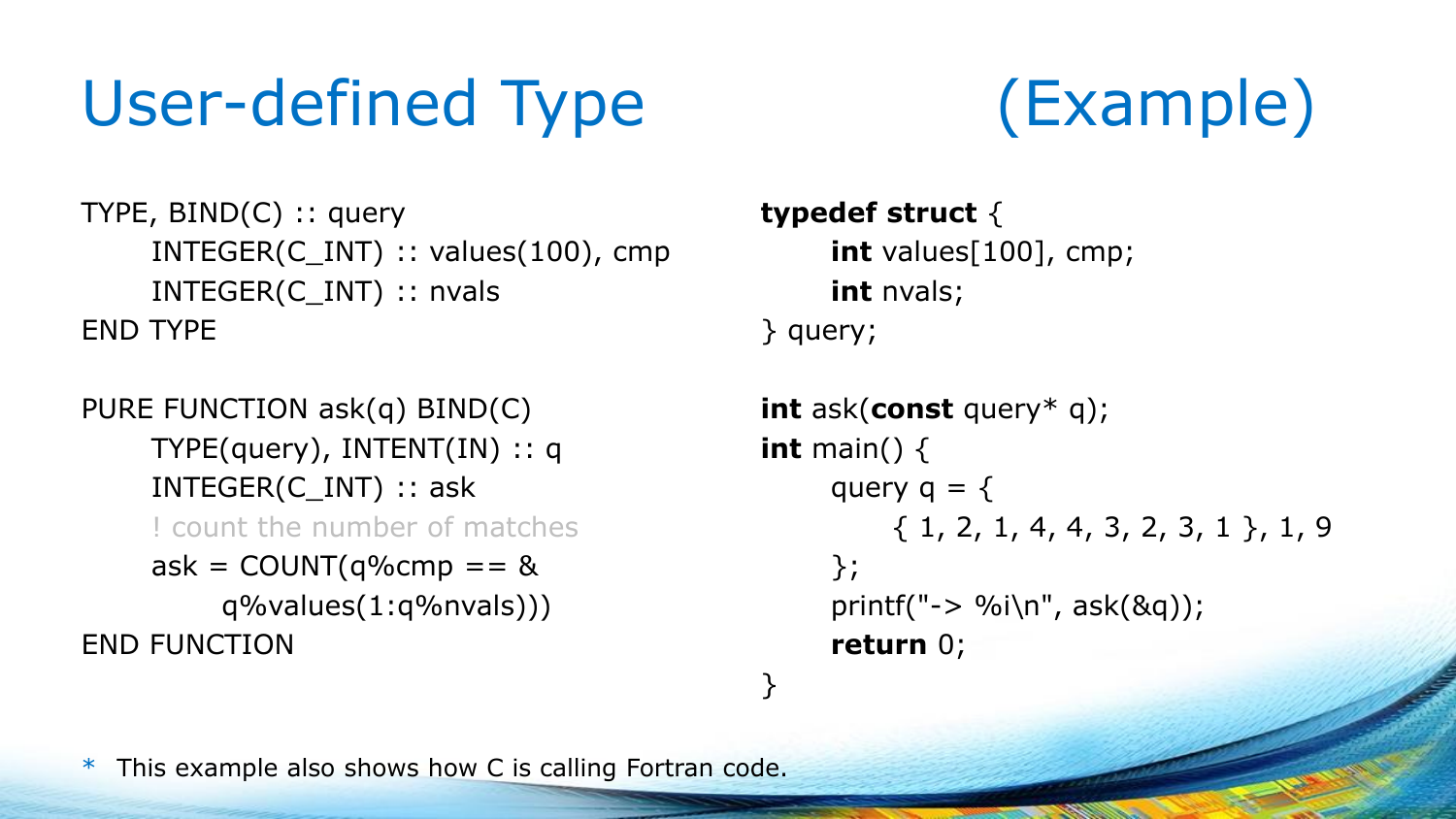## Arrays\*

- Built-in and derived/structured types supported
- Storage layout of multi-dimensional arrays
	- F: column-major (fast index first) e.g., REAL(C\_DOUBLE) :: a1(5), a2(6:7,18), a3(-7:8)
	- C: row-major arrays (fast index last) e.g., double a1[5], a2[18][2], a3[16];

In any case, declaring multiple ranks is just to let compiler generate the (linear) addresses when accessing the array.

• Non-zero rank sizes

Special form of user-defined data type (UDT).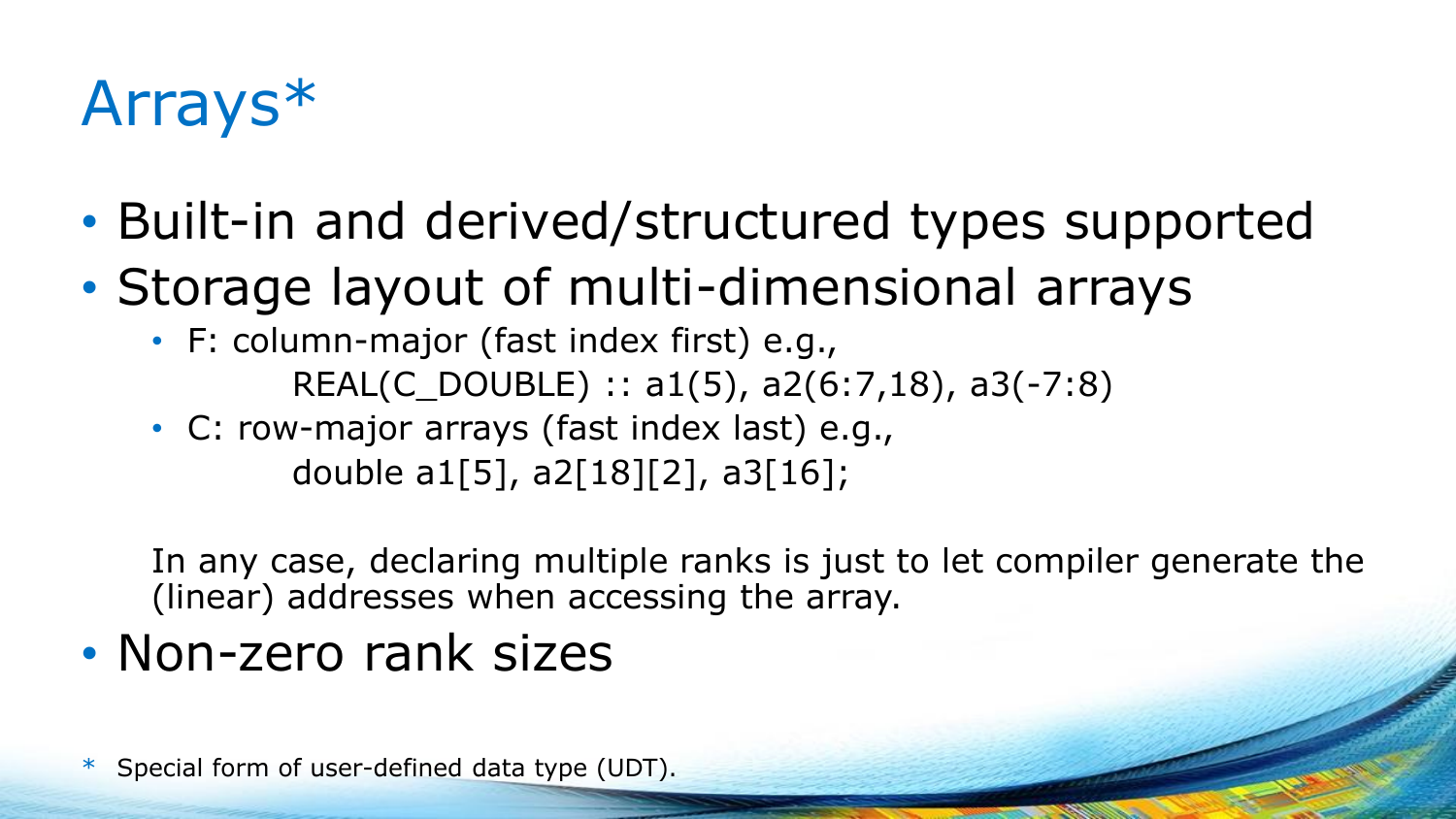### Storage Order

#### **Row-major linear index from shape and multiple indexes:**

```
size_t linear_index(const size_t index[], const size_t shape[], size_t ndims, size_t* size)
\left\{ \right.size t result = 0, size1 = 0;
      if (0 != ndims && NULL != shape) {
             size_t i;
             assert(NULL != index);
             result = index[0];
             size1 = shape[0];for (i = 1; i < ndims; ++i) {
                    result += index[i] * size1;
                    size1 * = shape[i];
             }
      }
      if (NULL != size) *size = size1;
      return result;
}
```
→ Column-major: *index* must be enumerated in reverse order.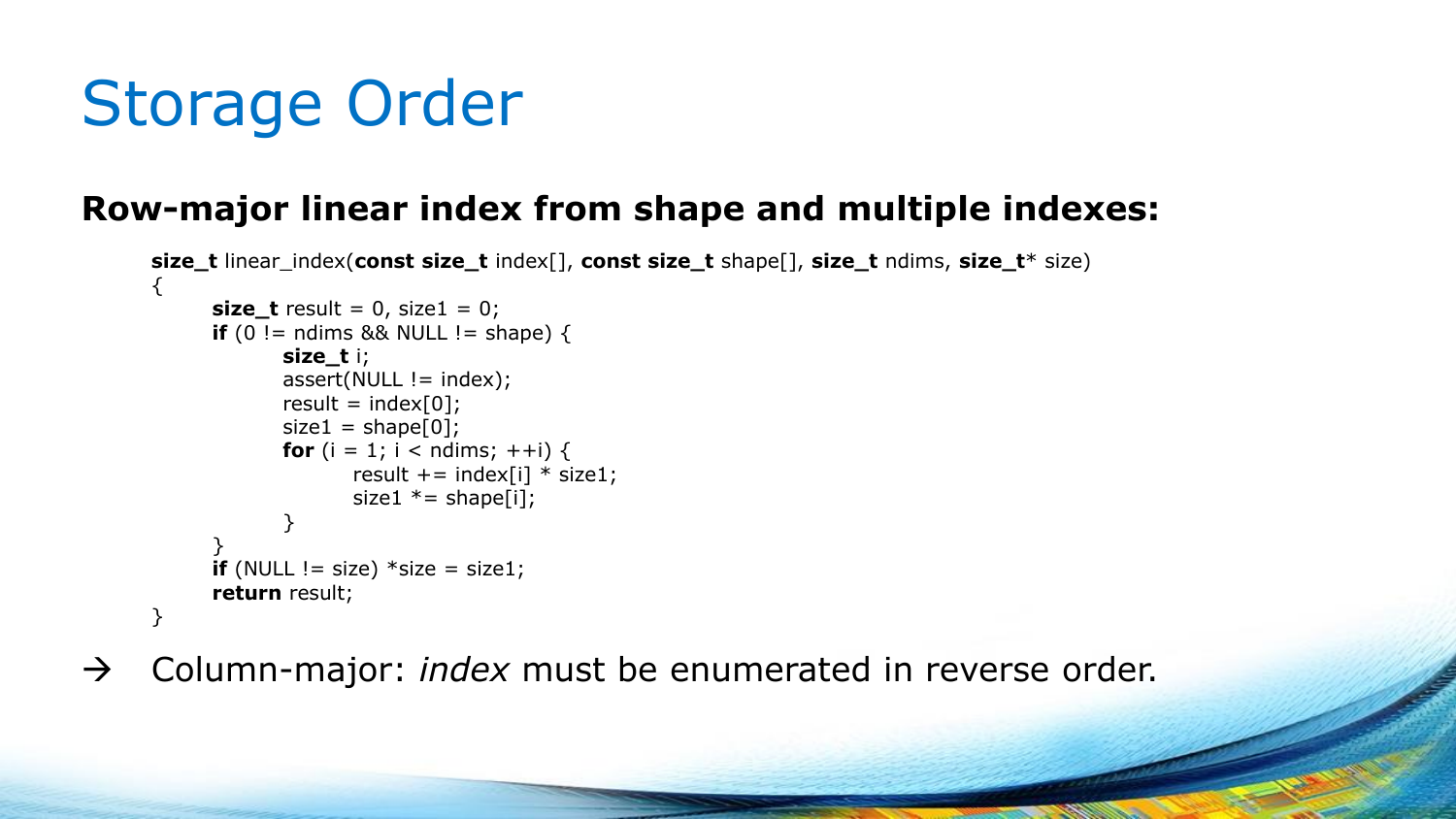#### Character Strings

- Character arrays are like normal array
	- Array size may be given separately
	- Do not need to be null-terminated

#### • Strings (in contrast to arrays)

- Fortran code must null-terminate strings passed\* to C code
- ISO\_C\_BINDING module provides named characters e.g., C\_NULL\_CHAR or C\_NEW\_LINE

\* No hidden size-argument generated for strings (FUNCTION or SUBROUTINE)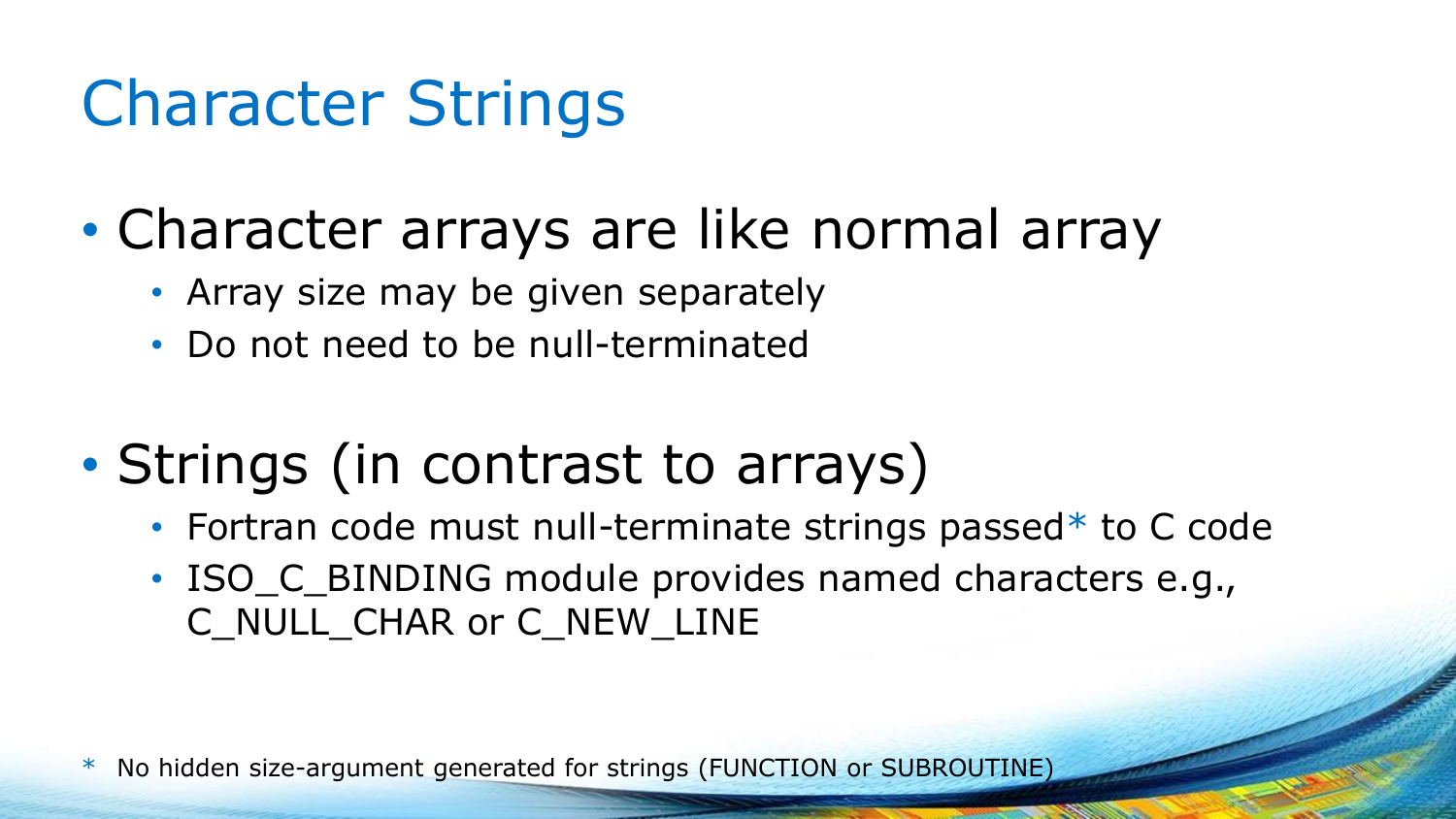#### Lifetime of Variables

#### • Global data

Fortran's SAVE attrib. is what's "static" in C.

**C**: static keyword for variables is not only valid at global scope (e.g., "local statics"), variables at global scope (outside of any scope) are implicitly static even without the keyword.

**Fortran**: SAVE is valid in a module or COMMON block, and  $BIND(C \mid, \text{NAME} = "label"])$ is required for interoperability, BIND implies SAVE, BIND-label can (re-) name linker symbol.

• Thread-local storage (TLS) Not subject of ISO\_C\_BINDING but portable based on OpenMP: !\$OMP THREADPRIVATE(*variable*)

```
MODULE mymod
```
}

```
USE, INTRINSIC :: ISO_C_BINDING
     IMPLICIT NONE
     INTEGR(C_DOUBLE), BIND(C) :: array(8,8)
     INTEGER(C_INT), BIND(C, NAME="an") :: am 
     INTEGR(C_INT), BIND(C, NAME="am"): an
END MODULE
```
\_\_\_\_\_\_\_\_\_\_\_\_\_\_\_\_\_\_\_\_\_\_\_\_\_\_\_\_\_\_\_\_\_\_\_\_\_\_\_\_\_\_\_\_\_

```
int array[8][8], am, an;
int main() {
       int i, j;
       for (i = 0; i < am; ++i) {
            for (i = 0; j < an; ++j)printf("%i", array[i][j]);
             printf("\n\n\rangle;
       }
       return 0;
```
\* Note: *am* and *an* are swizzled (row/col-major). \* C-code compacted to fit.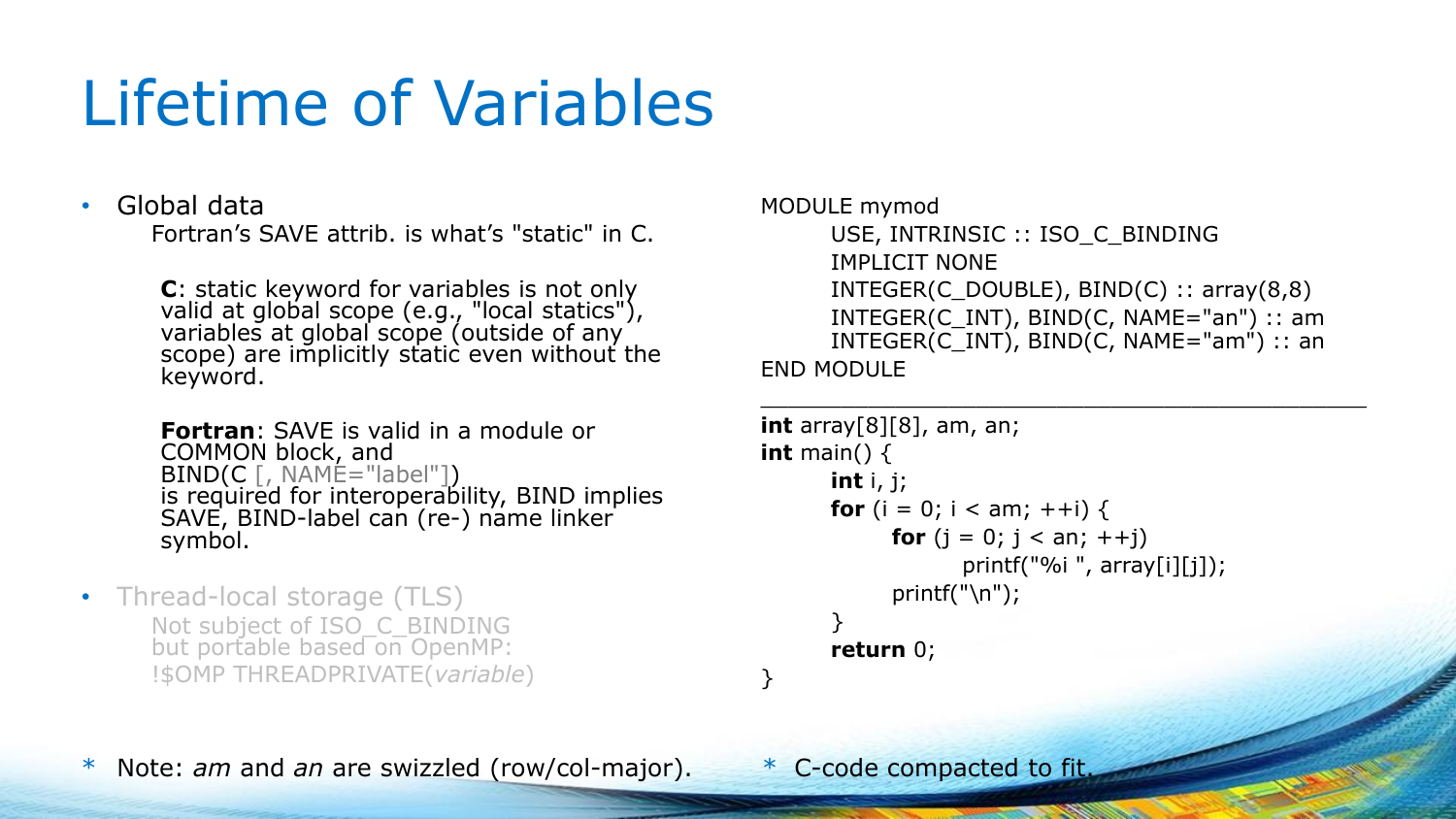#### Lifetime of Variables (Example)



MODULE mymod USE, INTRINSIC :: ISO\_C\_BINDING IMPLICIT NONE

> $INTEGR(C_Double)$ ,  $BIND(C)$  ::  $array(8,8)$  $INTEGR(C_INT)$ ,  $BIND(C, NAME="an")$  :: am  $INTEGR(C_INT)$ ,  $BIND(C, NAME="am")$ : an

```
CONTAINS
```

```
SUBROUTINE init() BIND(C)
         INTEGER :: i, j
         am = 4 !SIZE(array, 1)
         an = 2 !SIZE(array, 2)
         DO CONCURRENT(i = 1:am, j = 1:an)array(i,j) = i + jEND DO
     END SUBROUTINE
END MODULE
```

```
#include <stdio.h>
/*extern*/int array[8][8], am, an;
void init(void);
int main()
\{int i, j;
       init();
       printf("%ix%i array:\n", am, an);
      for (i = 0; i < am; ++i) {
            for (j = 0; j < an; ++j)printf("%i", array[i][j]);
            printf("\n\n\rangle;
       }
       return 0;
}
```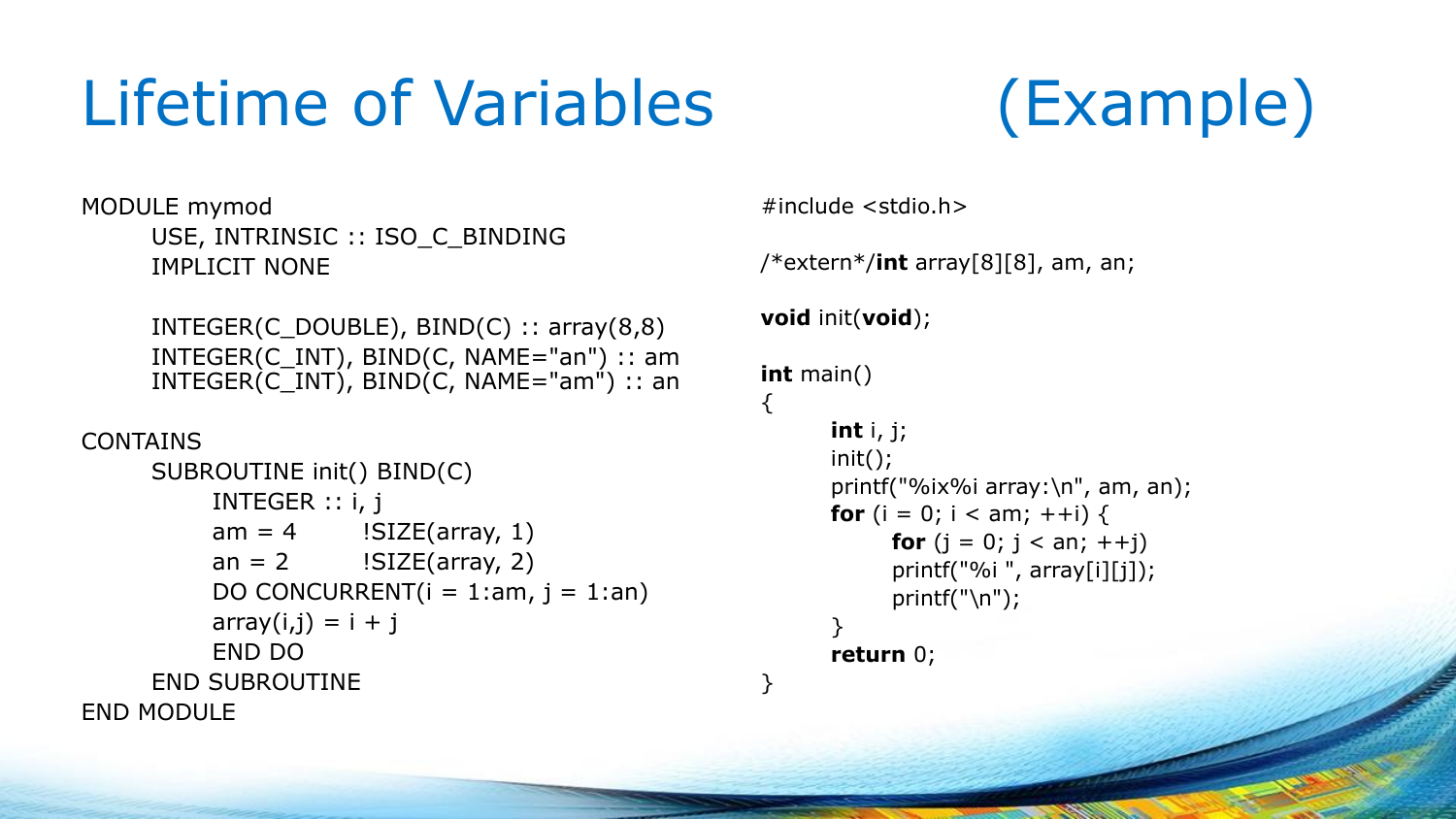#### Pointers

#### Somewhat different concepts in Fortran and C

#### **Fortran**: typed memory address

- POINTER (to array) refers to array descriptor (with shape), and hence address calculation (index) is smart about array layout.
- Alias-analysis can be limited to (explicit) TARGETs.
- **C**: (typed) memory address
- Pointer arithmetic is not aware of array dimensions, and type-casting (punning) can reach any (invalid) location.

#### **Therefore, POINTER is not "reused" for C interoperability!**

#### ISO\_C\_BINDING: derived types to represent C pointers

- TYPE(C\_PTR) for pointers to interoperable data types
- TYPE(C\_FUNPTR) for function pointers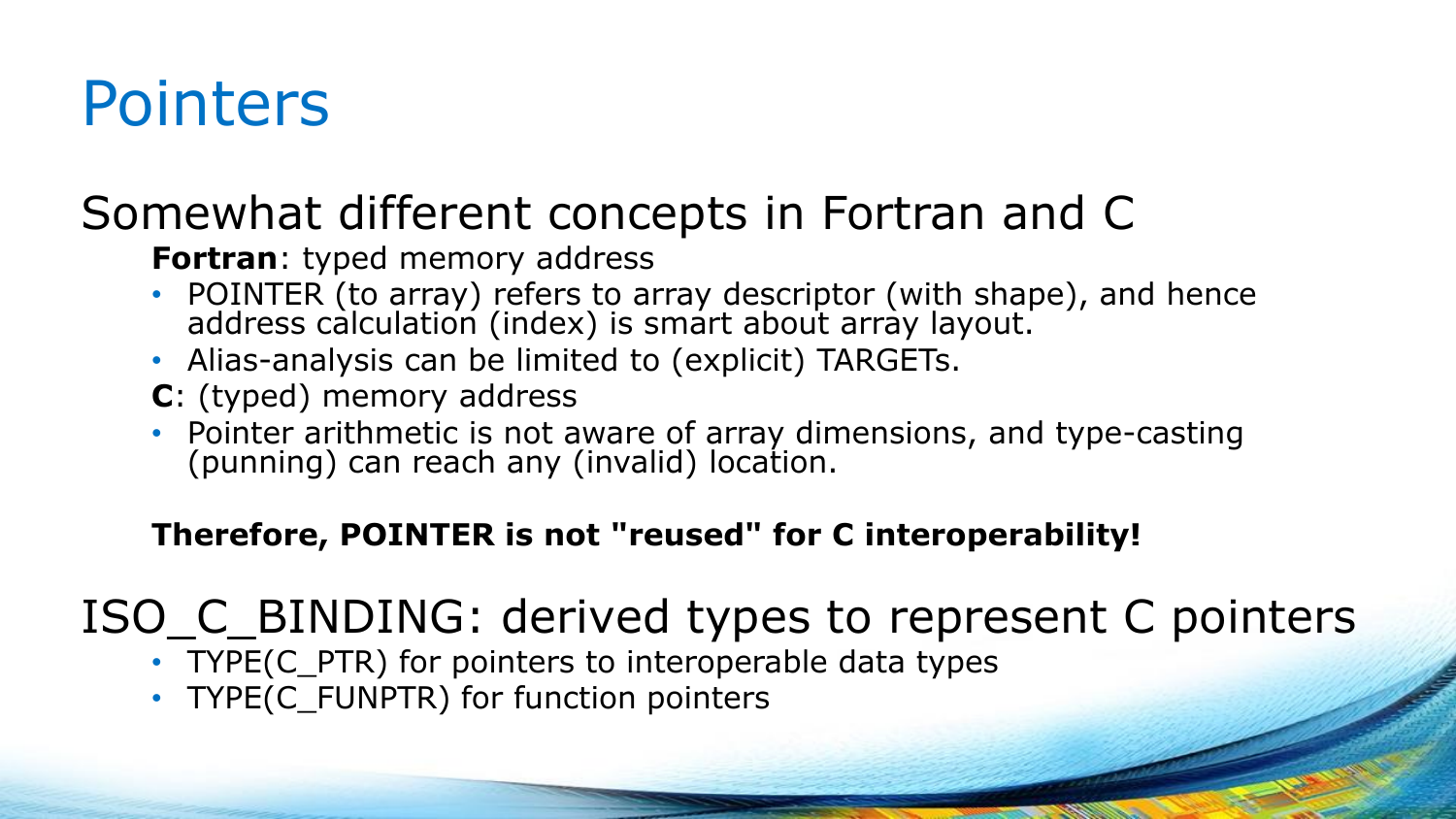#### Pointers (cont.)



#### ISO\_C\_BINDING: helper routines/functions

**Conversion\*** (from Fortran, to C pointer)

- C\_F\_POINTER :TYPE(C\_PTR)  $\rightarrow$  POINTER
- C F PROCPOINTER: TYPE(C FUNPTR)  $\rightarrow$  PROC. POINTER

**Address-of** operators (get rid of Fortran descriptor; raw data)

• C\_LOC(data), C\_FUNLOC(procedure)

#### **Comparison**:

- C\_ASSOCIATED(pointer) True if pointer is NULL
- C ASSOCIATED(ptr1, ptr2) True if not NULL, and equal

\* Adds descriptor/shape information in case of conversion to Fortran array-POINTER.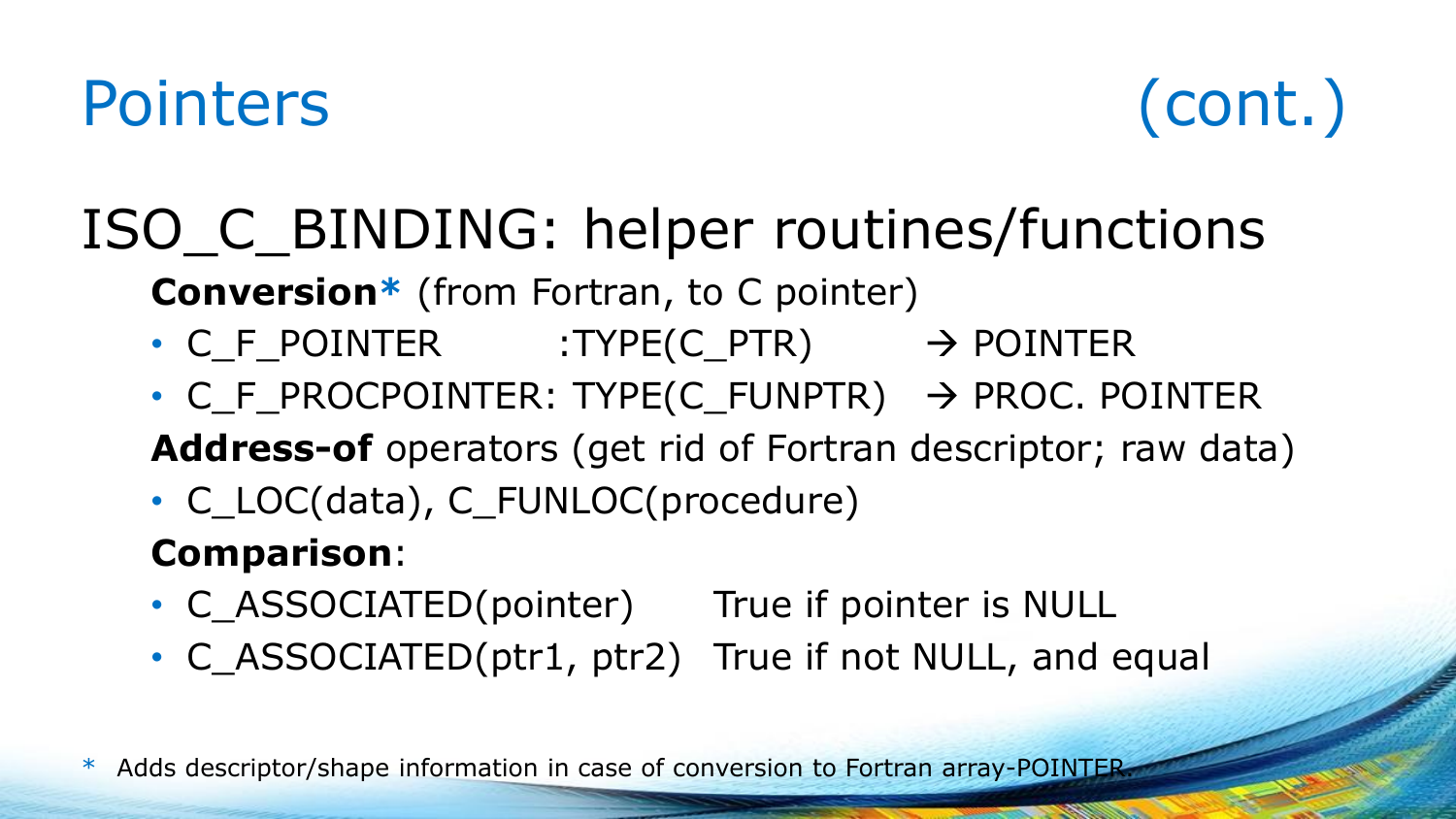## C\_F\_POINTER (Example)

```
TYPE, BIND(C) :: query_type
    TYPE(C_PTR) :: values
    INTEGER(C_INT) :: cmp, nvals
END TYPE
```

```
FUNCTION ask(q) BIND(C)
    TYPE(query_type), INTENT(IN) :: q
    INTEGER(C_INT), POINTER :: v(:)
    INTEGER(C_INT) :: ask
    CALL C_F_POINTER( &
        q%values, v, (/q%nvals/))
    ask = COUNT(q\%cmp == v)END FUNCTION
```
**typedef struct** { /\* number of values can be \*/ **int**\* values; /\* unknown at compile-time \*/ **int** cmp, nvals; } query\_type;

```
int ask(const query_type* q);
int main() {
      int v[i] = \{ 1, 2, 1, 4, 4, 3, 2, 3, 1 \};
      query_type q;
      q.values = v;q.nvals = 9;
      q.cmp = 1;printf("\rightarrow %i\n", ask(&q));
      return 0;
```
}

FUNCTION is impure because of C\_F\_POINTER.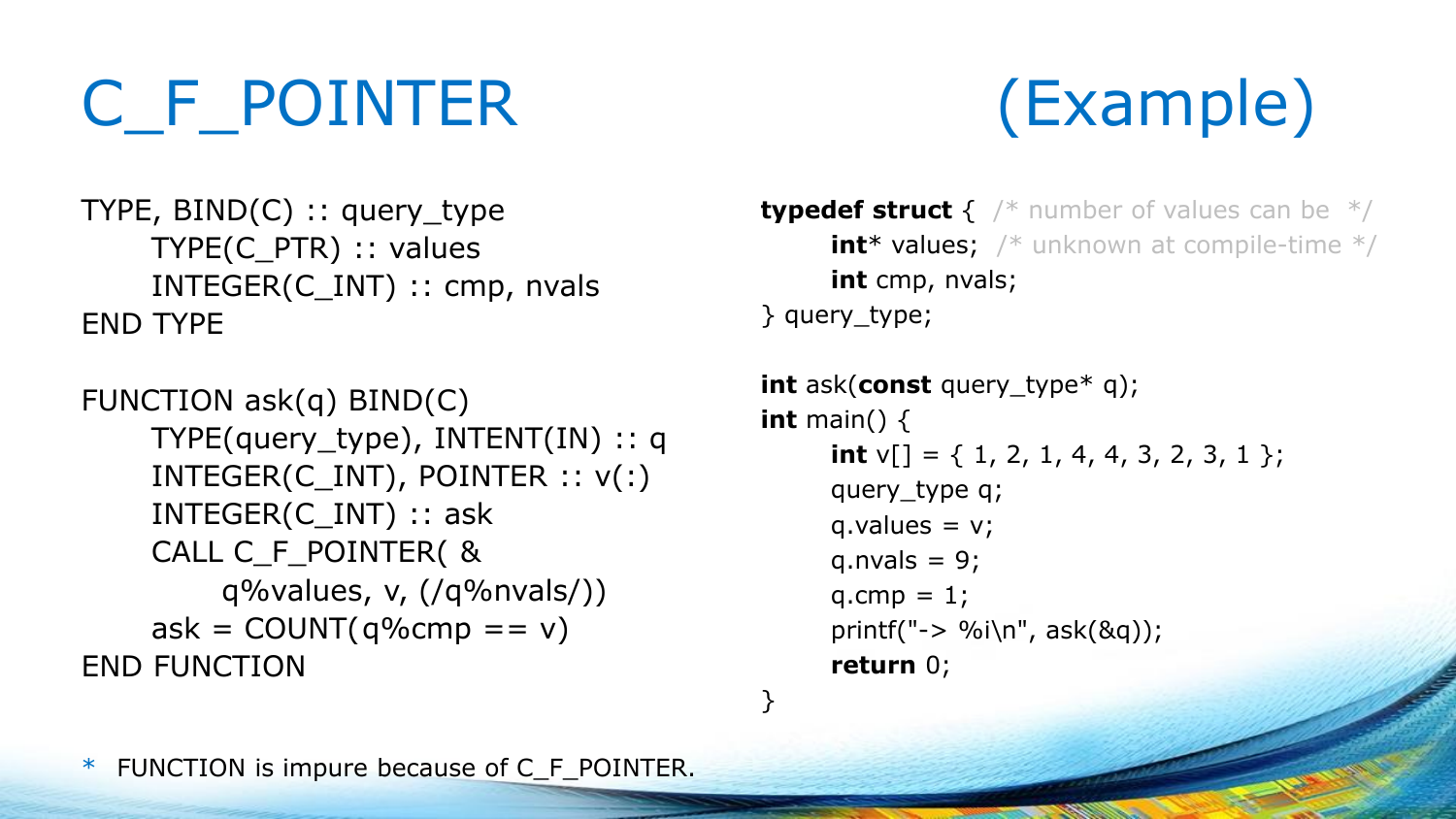## C\_F\_PROCPOINTER (Example)



```
ABSTRACT INTERFACE
      PURE FUNCTION func_type(i) BIND(C)
            IMPORT C_INT
            INTEGER(C_INT), INTENT(IN), VALUE :: i
            INTEGER(C_INT) :: func_type
      END FUNCTION
END INTERFACE
SUBROUTINE get query(i, query)
      PROCEDURE(func_type), POINTER, INTENT(OUT) :: func
      INTEGER(C_INT), INTENT(IN) :: i
      INTERFACE
        PURE FUNCTION get_cfunc(i) &
        BIND(C, NAME="get_func")
            IMPORT C_INT, C_FUNPTR
            INTEGER(C_INT), INTENT(IN), VALUE :: i
            TYPE(C_FUNPTR) :: get_cfunc
        END FUNCTION
      END INTERFACE
      CALL C_F_PROCPOINTER(get_cfunc(i), func)
END SUBROUTINE
```

```
typedef int (*func_type)(const query_type* i);
query type get query(int i);
```

```
int ask(const query* q);
int trivial(const query* q) {
       return 0;
```
#### }

```
query_type get_query(int i) {
      switch (i) {
           case 0: return trivial;
           case 1: return ask;
           default: return NULL;
      }
}
```
#### PROGRAM

PROCEDURE(func\_type), POINTER :: myfun CALL get\_query(1, myfun) WRITE(\*,"(A,I0)") "myfun(42) = ", myfun(42) END PROGRAM

\_\_\_\_\_\_\_\_\_\_\_\_\_\_\_\_\_\_\_\_\_\_\_\_\_\_\_\_\_\_\_\_\_\_\_\_\_\_\_\_\_\_\_\_\_\_\_\_\_\_\_\_\_\_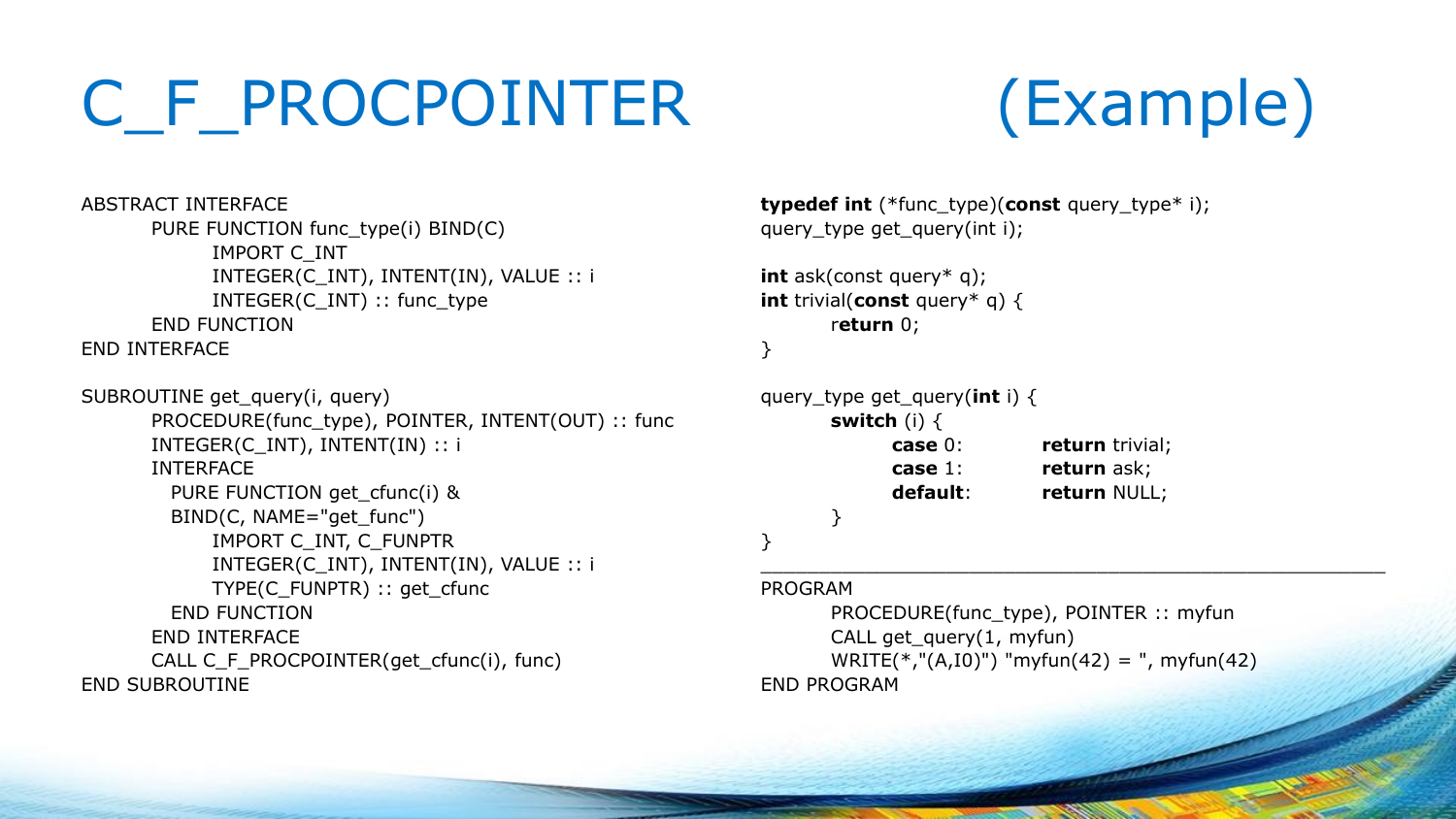#### C\_F\_PROCPOINTER (Example II)

ABSTRACT INTERFACE PURE FUNCTION func\_type(i) BIND(C) IMPORT C\_INT INTEGER(C\_INT), INTENT(IN), VALUE :: i INTEGER(C\_INT) :: func\_type END FUNCTION END INTERFACE

TYPE :: functor\_type PROCEDURE(func\_type), & POINTER, NOPASS :: f TYPE(query\_type) :: q END TYPE

INTEGER(C\_INT) :: values(:) TYPE(functor\_type) :: f TYPE(query\_type) :: q

values =  $($   $/$  1, 2, 1, 4, 4, 3, 2, 3, 1  $/$ )  $q\%$ values =  $C\_LOC(values)$ q%nvals = SIZE(values)  $q\%$ cmp = 1

CALL get  $query(1,q, f)$  $WRITE(*,*)$  f%f(q)

SUBROUTINE get\_query(i, query, functor) TYPE(functor\_type), INTENT(OUT) :: functor TYPE(query\_type), INTENT(IN) :: query

> INTERFACE PURE FUNCTION get cfunc(i) & BIND(C, NAME="get\_func") IMPORT C\_INT, C\_FUNPTR INTEGER(C\_INT), INTENT(IN), VALUE :: i TYPE(C\_FUNPTR) :: get\_cfunc END FUNCTION END INTERFACE

CALL C\_F\_PROCPOINTER(get\_cfunc(i), functor%f) functor% $q =$  query END SUBROUTINE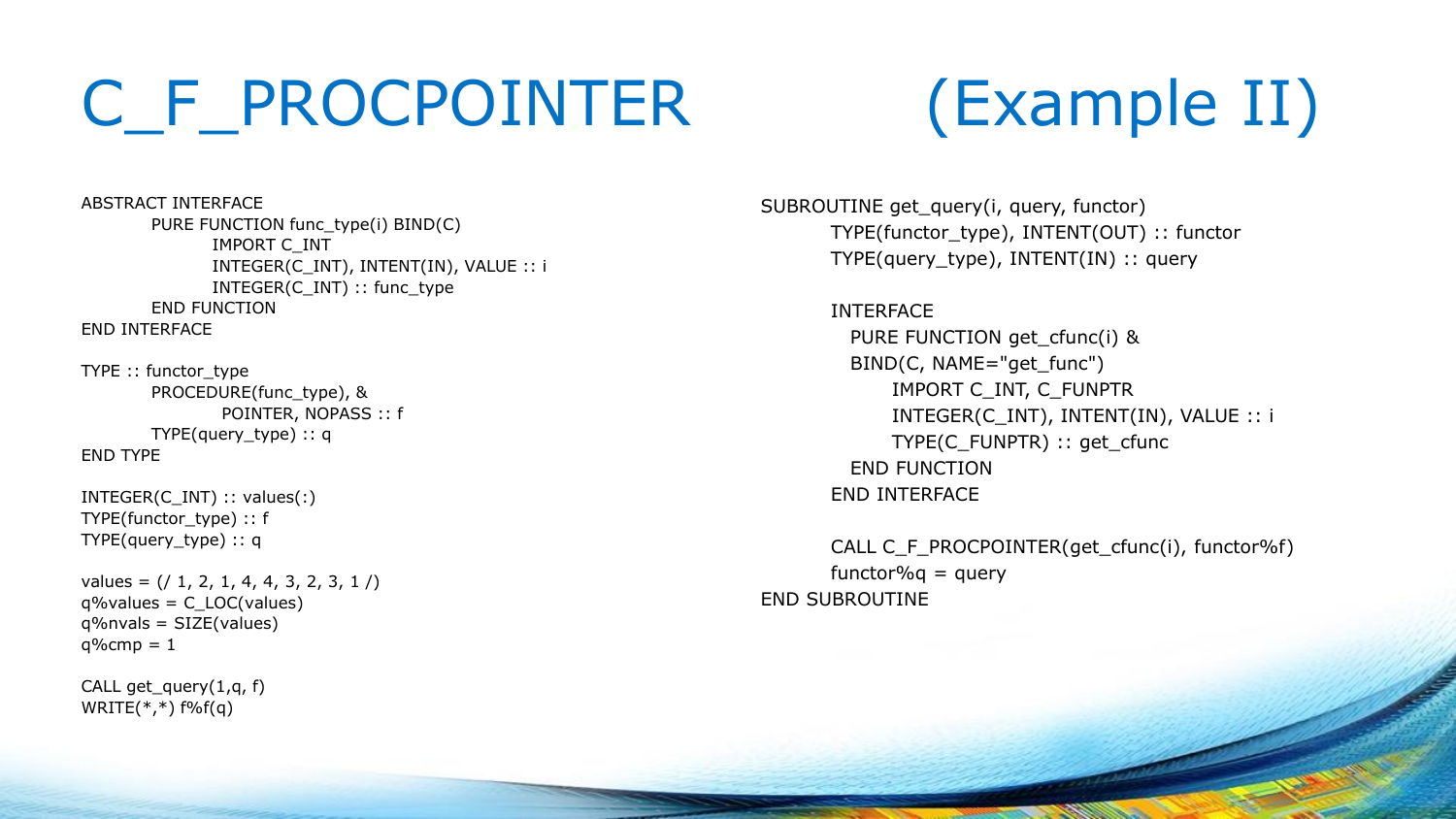#### Recommendations

- 1. Prefer opaque handles with manipulation routines rather than exposing complicated structured types.
- 2. Avoid to hand-over lifetime of dynamic resources (e.g., memory buffer), or follow create/destroy semantic\* .
- 3. Stream I/O avoids record delimiters that otherwise (binary I/O) must be parsed in C.

\* Resource is released where it was created (either on C or Fortran side).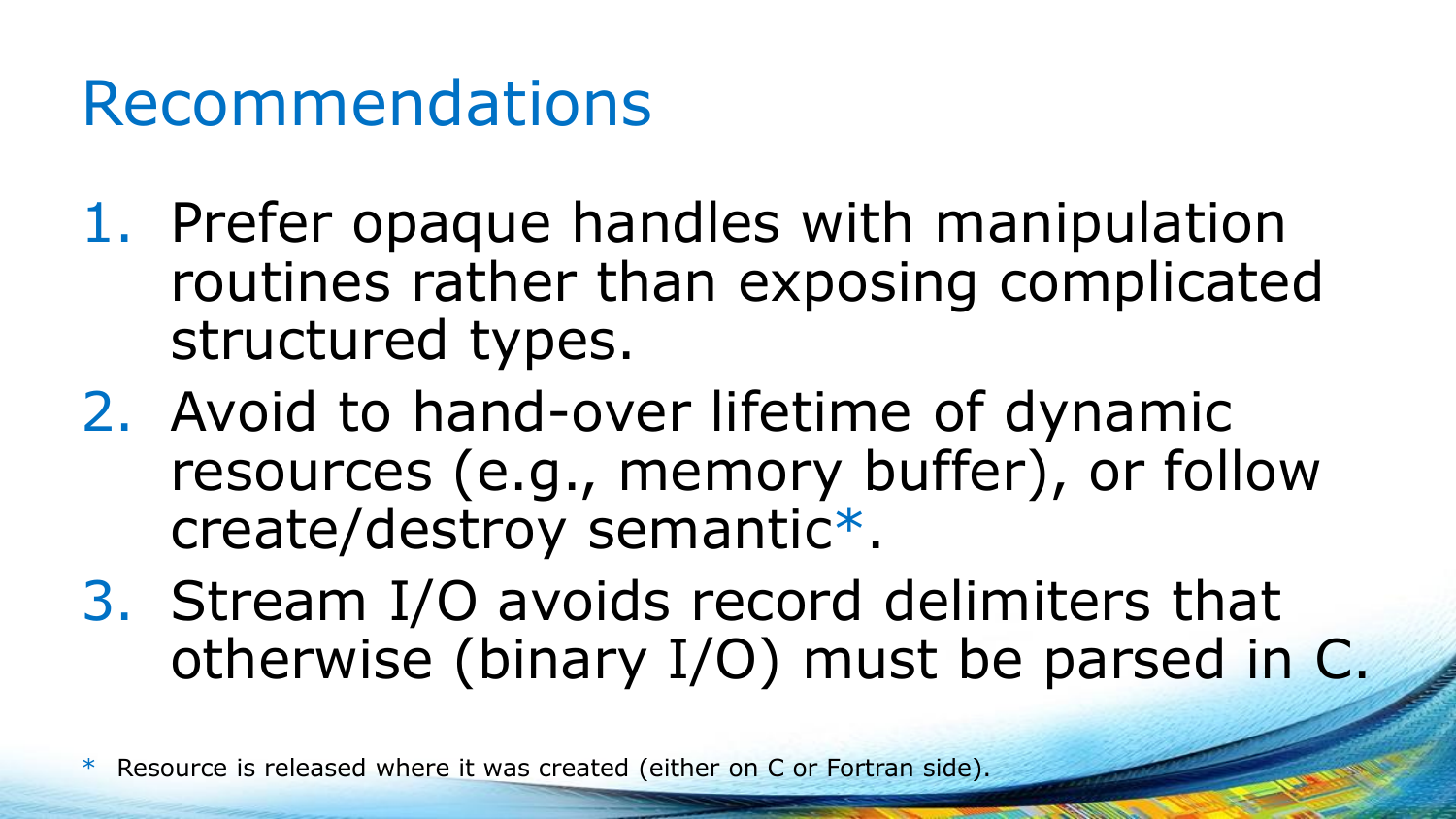#### Dark Corners

• The "C companion compiler" (or theoretically multiple ISO\_C\_BINDING modules per different/supported C compiler) suggest that Fortran compiled objects (and module files) are not (link-) compatible between different Fortran compilers.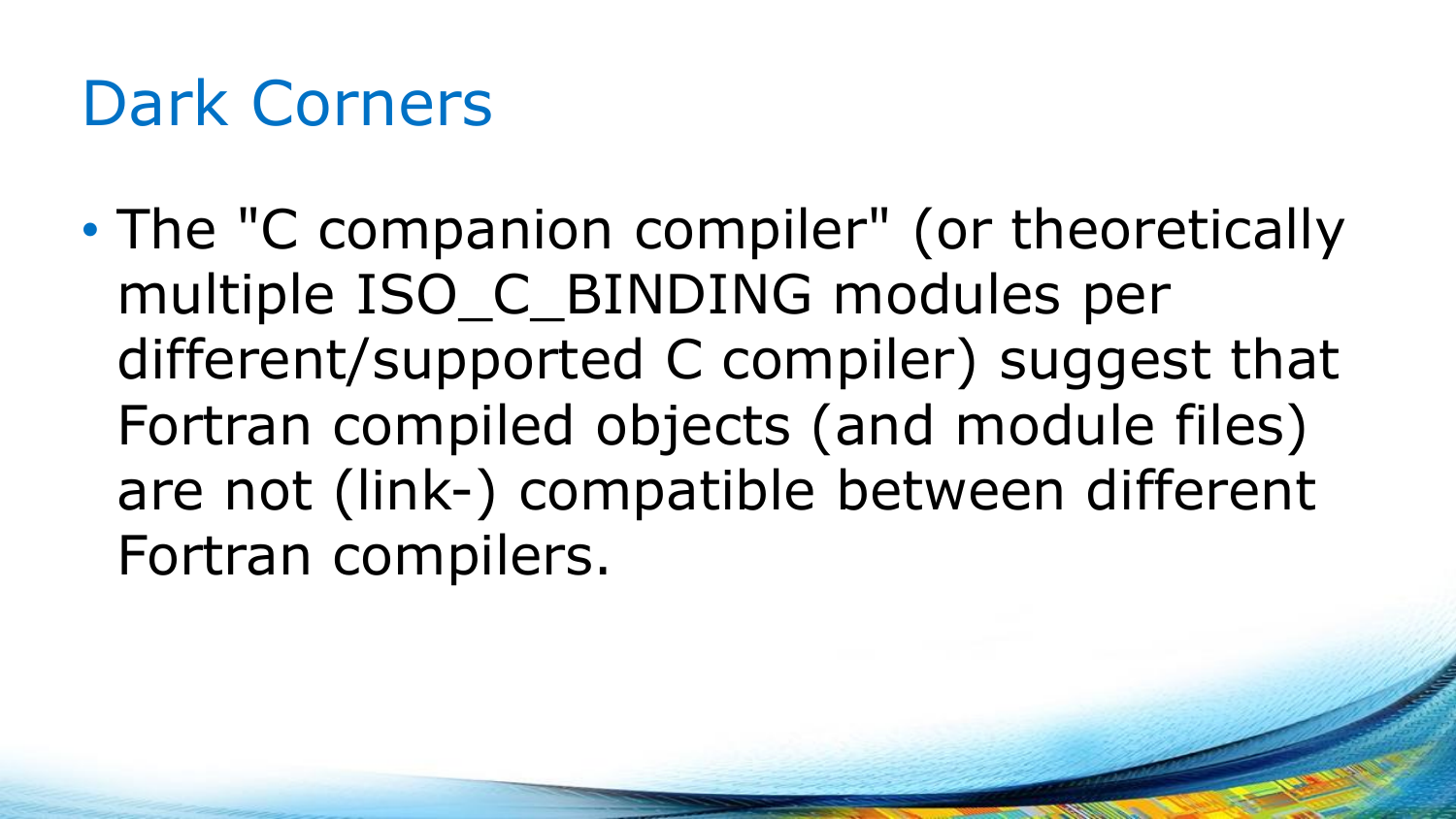#### References

#### Acknowledgements

- Steve Lionel a.k.a. "Dr. Fortran" (Intel retiree)
- Martyn Corden (Intel)

#### References

- Language Interoperability (CSC Finland), Mikko Byckling, slides
- Interoperability with C in Fortran 2003, Megan Damon, slides
- Intel Fortran Compiler (18.0 Developer Guide and Reference): [Standard Fortran and C Interoperability.](https://software.intel.com/en-us/fortran-compiler-18.0-developer-guide-and-reference-standard-fortran-and-c-interoperability)
- [GNU Fortran Compiler:](https://gcc.gnu.org/onlinedocs/gfortran/Further-Interoperability-of-Fortran-with-C.html) [Interoperability with C](https://gcc.gnu.org/onlinedocs/gfortran/Interoperability-with-C.html) and Further Interoperability of Fortran with C.